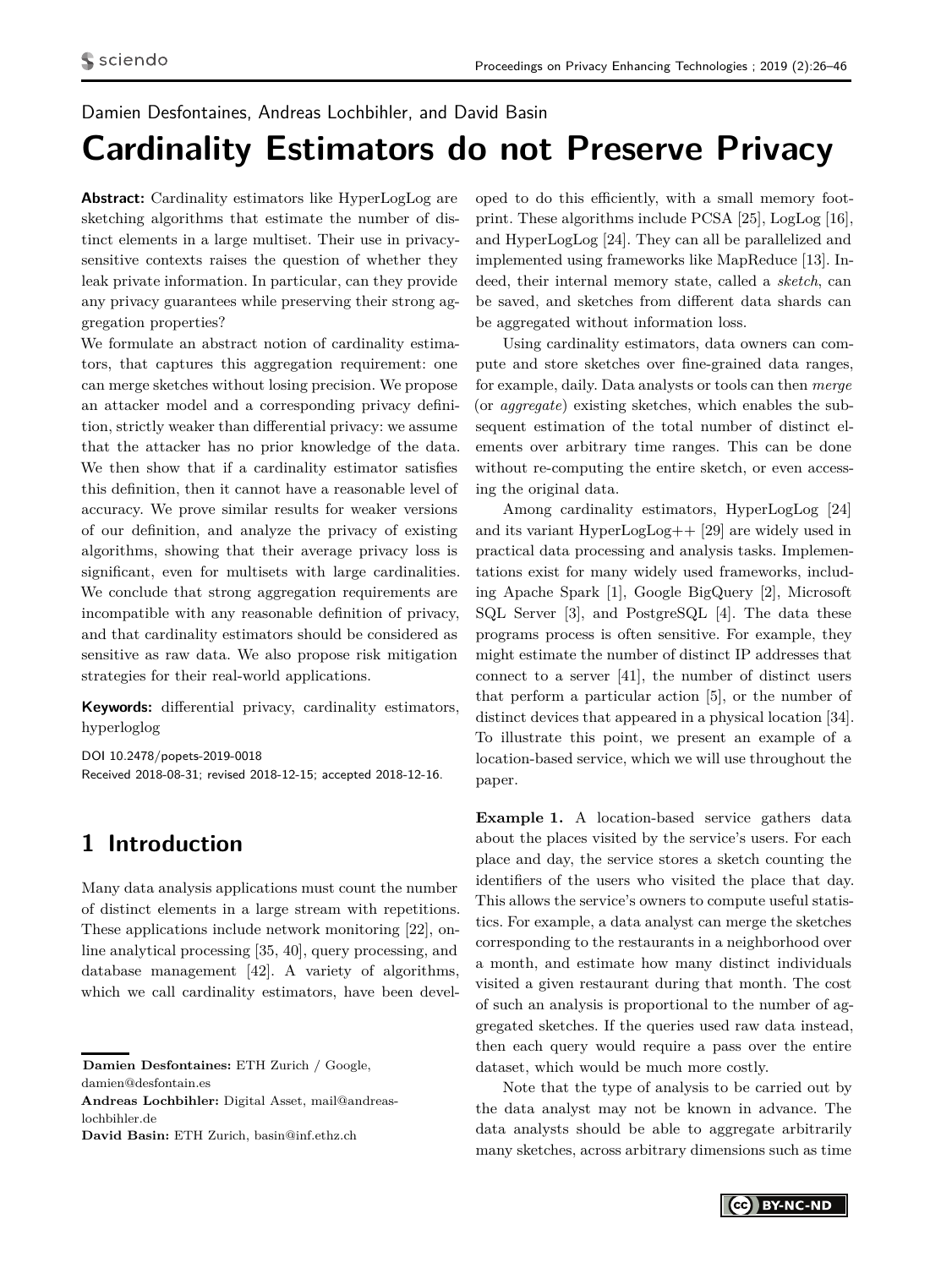or space. The relative precision of cardinality estimation should not degrade as sketches are aggregated.

Fine-grained location data is inherently sensitive: it is extremely re-identifiable [\[26\]](#page-16-11), and knowing an individual's location can reveal private information. For example, it can reveal medical conditions (from visits to specialized clinics), financial information (from frequent visits to short-term loan shops), relationships (from regular co-presence), sexual orientation (from visits to LGBT community spaces), etc. Thus, knowing where a person has been reveals sensitive information about them.

As the above example suggests, an organization storing and processing location data should implement risk mitigation techniques, such as encryption, access controls, and access audits. The question arises: how should the sketches be protected? Could they be considered sufficiently aggregated to warrant weaker security requirements than the raw data?

To answer this question, we model a setting where a data owner stores sketches for cardinality estimation in a database. The attacker can access some of the stored sketches and any user statistics published, but not the raw data itself. This attacker model captures the *insider risk* associated with personal data collections where insiders of the service provider could gain direct access to the sketch database. In this paper, we use this insider risk scenario as the default attacker model when we refer to the attacker. In the discussion, we also consider a weaker attacker model, modeling an *external attacker* that accesses sketches via an analytics service provided by the data owner. In both cases, we assume that the attacker knows the cardinality estimator's internals.

The attacker's goal is to infer whether some user is in the raw data used to compute one of the accessible sketches. That is, she picks a *target user*, she chooses a sketch built from a stream of users, and she must guess whether her target is in this stream. The attacker has some *prior knowledge* of whether her target is in the stream, and examining the sketch gives her a *posterior knowledge*. The increase from prior to posterior knowledge determines her knowledge gain.

Consider Example [1.](#page-0-0) The attacker could be an employee trying to determine whether her partner visited a certain restaurant on a given day, or saw a medical practitioner. The attacker might initially have some suspicion about this (the prior knowledge), and looking at the sketches might increase this suspicion. A small, bounded difference of this suspicion might be deemed to be acceptable, but we do not want the attacker to be able to increase her knowledge too much.

We show that for all cardinality estimators that satisfy our aggregation requirement, sketches are almost as sensitive as raw data. Indeed, in this attacker model, the attacker can gain significant knowledge about the target by looking at the sketch. Our results are a natural consequence of the aggregation properties: to aggregate sketches without counting the same user twice, they must contain information about which users were previously added. The attacker can use this information, even if she does not know any other users in the sketch. Furthermore, adding noise either violates the aggregation property, or has no influence on the success of the attack. Thus, it is pointless to try and design privacypreserving cardinality estimators: privacy and accurate aggregation are fundamentally incompatible.

To show the applicability of our analysis to realworld cardinality estimators, we quantify the privacy of HyperLogLog, the most widely used cardinality estimator algorithm. We show that for common parameters, the privacy loss is significant for most users. Consider, for example, a user *A* among the 500 users associated with the largest privacy loss, in a sketch that contains 1000 distinct users. An attacker with an initial suspicion of 1% that *A* is in the sketch can raise her level of certainty to over 31% after observing the sketch. If her initial estimate is 10%, it will end up more than 83%. If her prior is 50%, then her posterior is as high as 98%.

Our main contributions are:

- 1. We formally define a class of algorithms, which we call *cardinality estimators*, that count the number of distinct elements in a stream with repetitions, and can be aggregated arbitrarily many times (Section [3\)](#page-2-0).
- 2. We give a definition of privacy that is well-suited to how cardinality estimators are used in practice (Section [4.2\)](#page-5-0).
- 3. We prove that a cardinality estimator cannot satisfy this privacy property while maintaining good accuracy asymptotically (Section [5\)](#page-7-0). We show similar results for weaker versions of our initial definition (Section [6\)](#page-11-0).
- 4. We highlight the consequences of our results on practical applications of cardinality estimators (Section [7\)](#page-12-0) and we propose risk mitigation techniques (Section [8\)](#page-14-0).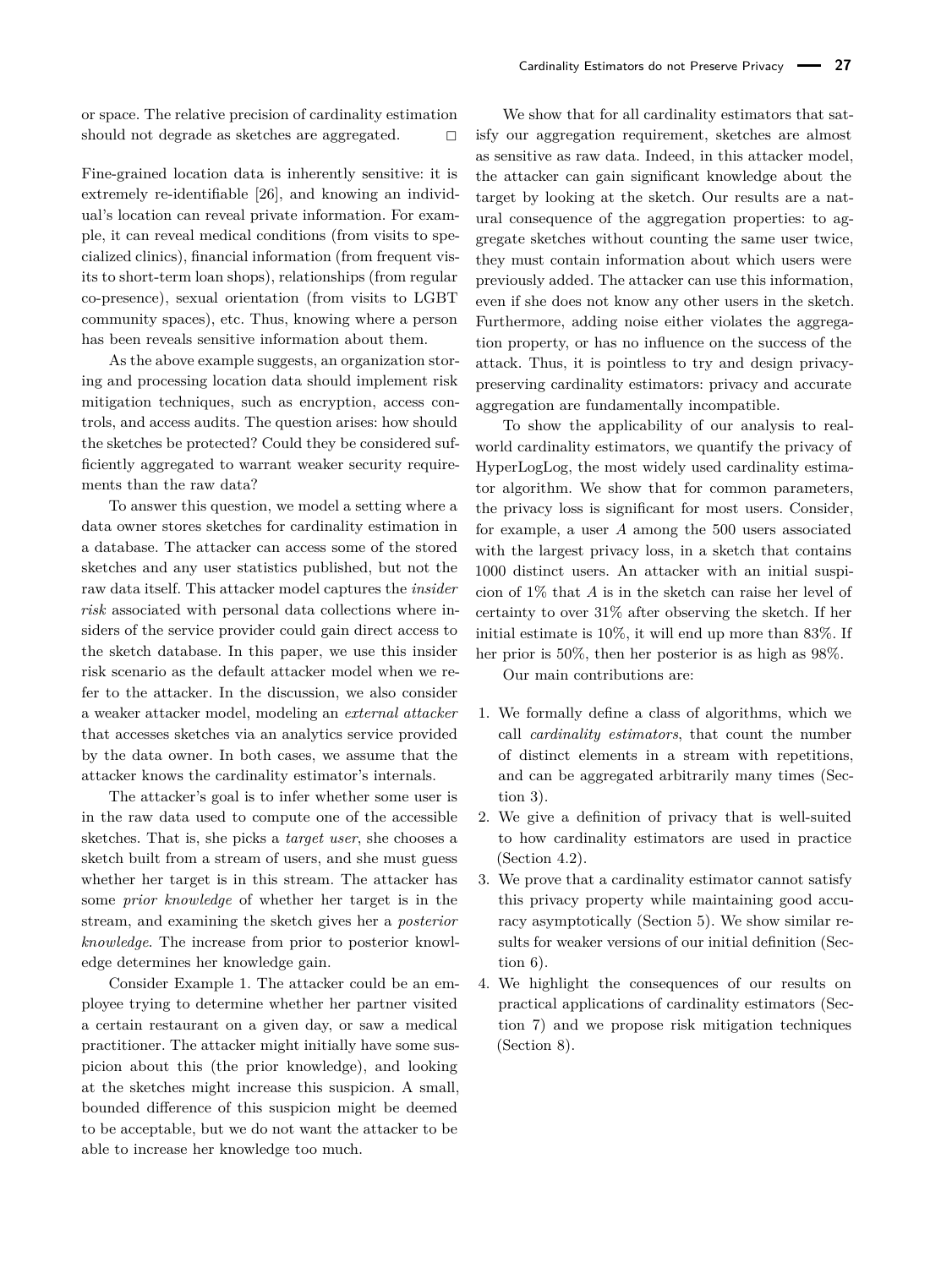## **2 Previous work**

Prior work on privacy-preserving cardinality estimators has been primarily focused on *distributed* user counting, for example to compute user statistics for anonymity networks like Tor. Each party is usually assumed to hold a set  $X_i$  of data, or a sketch built from  $X_i$ , and the goal is to compute the cardinality of  $\bigcup_i X_i$ , without allowing the party *i* to get too much information on the sets  $X_i$ with  $j \neq i$ . The attacker model presumes honest-butcurious adversaries.

Tschorsch and Scheuermann [\[41\]](#page-17-3) proposed a noiseadding mechanism for use in such a distributed context. In [\[32\]](#page-17-5), each party encrypts their sketch, and sends it encrypted to a tally process, which aggregates them using homomorphic encryption. Ashok et al. [\[5\]](#page-16-10) propose a multiparty computation protocol based on Bloom filters to estimate cardinality without the need for homomorphic encryption, while Egert et al. [\[20\]](#page-16-12) show that Ashok et al.'s approach is vulnerable to attacks and propose a more secure variant of the protocol.

Our attacker model, based on insider risk, is fundamentally different to previously considered models: the same party is assumed to have access to a *large number* of sketches; they must be able to aggregate them and get good estimates.

Our privacy definition for cardinality estimators is inspired from differential privacy, first proposed by Dwork et al. [\[18\]](#page-16-13). Data-generating probability distributions were considered as a source of uncertainty in [\[7,](#page-16-14) [11,](#page-16-15) [15,](#page-16-16) [28,](#page-16-17) [30,](#page-17-6) [37,](#page-17-7) [43\]](#page-17-8); and some deterministic algorithms, which do not add noise, have been shown to preserve privacy under this assumption [\[7,](#page-16-14) [11,](#page-16-15) [28\]](#page-16-17). We explain in Section [4.2](#page-5-0) why we need a custom privacy definition for our setup and how it relates to differential privacy [\[17\]](#page-16-18) and Pufferfish privacy [\[30\]](#page-17-6).

Our setting has some superficial similarities to the local differential privacy model, where the data aggregator is assumed to be the attacker. This model is often used to develop privacy-preserving systems to gather statistics [\[8,](#page-16-19) [9,](#page-16-20) [21,](#page-16-21) [23\]](#page-16-22). However, the setting and constraints of our work differ fundamentally from these protocols. In local differential privacy, each individual sends data to the server only once, and there is no need for deduplication or intermediate data storage. In our work, the need for intermediate sketches and unique counting leads to the impossibility result.

## <span id="page-2-0"></span>**3 Cardinality estimators**

In this section, we formally define cardinality estimators, and prove some of their basic properties.

Cardinality estimators estimate the number of distinct elements in a stream. The internal state of a cardinality estimator is called a *sketch*. Given a sketch, one can estimate the number of distinct elements that have been added to it (the *cardinality*).

Cardinality estimator sketches can also be aggregated: two sketches can be *merged* to produce another sketch, from which we can estimate the total number of distinct elements in the given sketches. This aggregation property makes sketch computation and aggregation embarrassingly parallel. The order and the number of aggregation steps do not change the final result, so cardinality estimation can be parallelized using frameworks like MapReduce.

We now formalize the concept of a cardinality estimator. The elements of the multiset are assumed to belong to a large but finite set U (the *universe*).

<span id="page-2-1"></span>**Definition 2.** A *deterministic cardinality estimator* is a tuple  $\langle M_{\varnothing}$ *, add, estimate*), where

- $M_{\varnothing}$  is the *empty sketch*;
- *add* (*M, e*) is the deterministic operation that adds the element *e* to the sketch *M* and returns an updated sketch;
- $-$  *estimate* ( $M$ ) estimates the number of distinct elements that have been added to the sketch.

Furthermore, the *add* operation must satisfy the following axioms for all sketches *M* and elements  $e, e_1, e_2 \in \mathcal{U}$ :

| $add(add(M,e),e)=add(M,e)$                              | (idempotent) |
|---------------------------------------------------------|--------------|
| $add(add(M,e_1),e_2)=add(add(M,e_2),e_1)$ (commutative) |              |

These axioms state that *add* ignores duplicates and that the order in which elements are added is immaterial. Ignoring duplicates is a natural requirement for cardinality estimators. Ignoring order is required for this operation to be used in frameworks like MapReduce, or open-source equivalents like Hadoop or Apache Beam. Since handling large-scale datasets typically requires using such frameworks, we consider commutativity to be a hard requirement for cardinality estimators.

We denote by  $M_{e_1,\ldots,e_n}$  the sketch obtained by adding  $e_1, \ldots, e_n$  successively to  $M_{\varnothing}$ , and we denote by M the set of all sketches that can be obtained inductively from  $M_{\varnothing}$  by adding elements from any subset of  $U$  in any order. Note that  $M$  is finite and of cardinality at most  $2^{\vert \mathcal{U} \vert}$ . Order and multiplicity do not influ-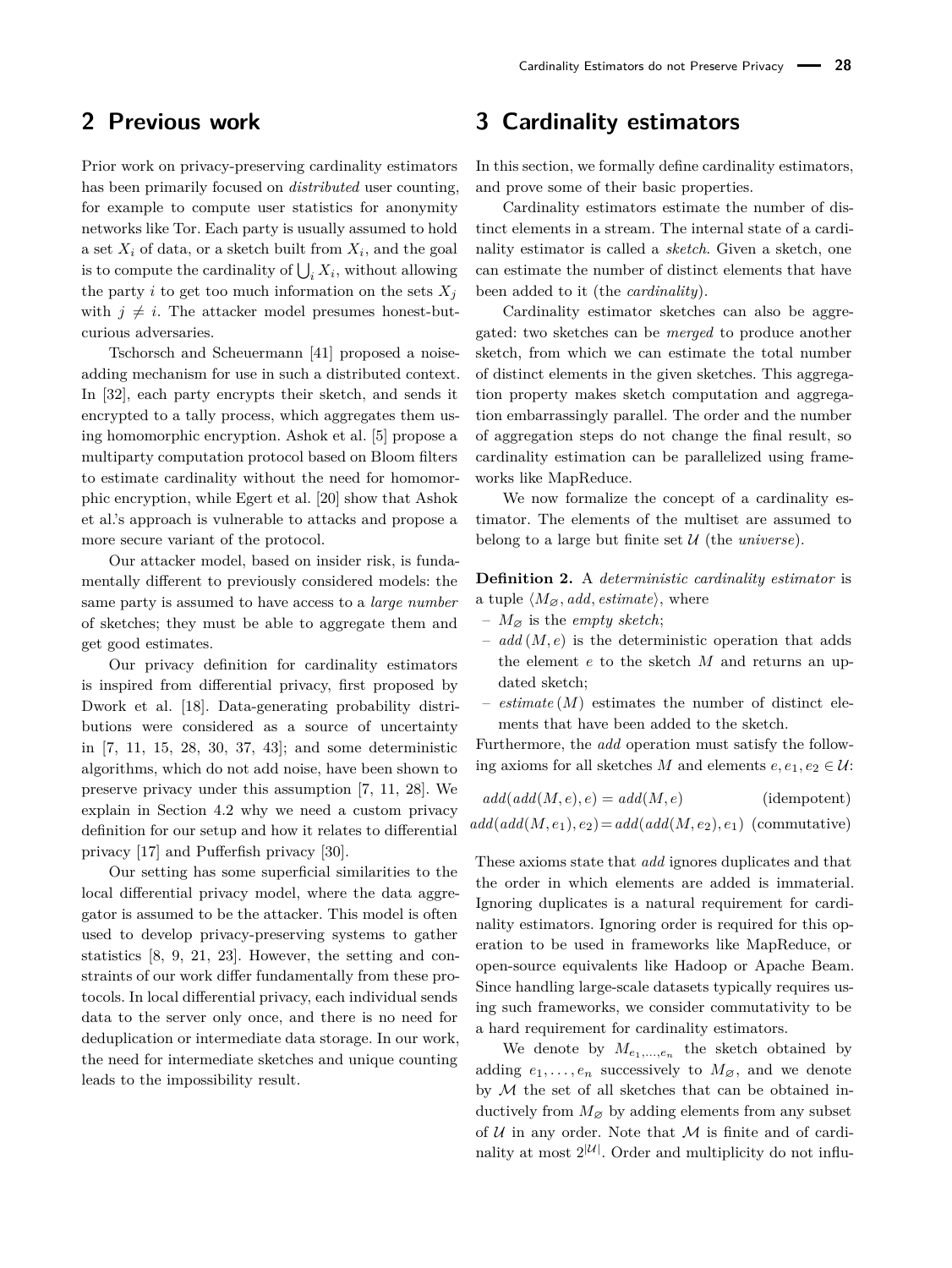ence sketches: we denote by  $M_E$  the sketch obtained by adding all elements of a set  $E$  (in any order) to  $M_{\varnothing}$ .

Later, in Example [7,](#page-3-0) we give several examples of deterministic cardinality estimators, all of which satisfy Definition [2.](#page-2-1)

<span id="page-3-3"></span>**Lemma 3.**  $add(M_{e_1,...,e_n}, e_i) = M_{e_1,...,e_n}$  for all  $i \leq n$ .

*Proof.* This follows directly from Properties 1 and 2.

In practice, cardinality estimators also have a *merge* operation. We do not explicitly require the existence of this operation, since *add*'s idempotence and commutativity ensure its existence as follows.

<span id="page-3-1"></span>**Definition 4.** To merge two sketches  $M$  and  $M'$ , choose some  $E = \{e_1, \ldots, e_n\} \subseteq \mathcal{U}$  such that  $M' = M_E$ . We define  $merge(M, M')$  to be the sketch obtained after adding all elements of *E* successively to *M*.

Note that this construction is not computationally tractable, even though in practical scenarios, the *merge* operation must be fast. This efficiency requirement is not necessary for any of our results, so we do not explicitly require it either.

<span id="page-3-2"></span>**Lemma 5.** *The merge operation in Definition [4](#page-3-1) is welldefined, i.e., it does not depend on the choice of E. Furthermore, the merge operation is a commutative, idempotent monoid on*  $M$  *with*  $M_{\varnothing}$  *as neutral element.* 

The proof is given in Appendix [A.](#page-17-9) Note that these properties of the merge operation are important for cardinality estimators: when aggregating different sketches, we must ensure that the result is the same no matter in which order the sketches are aggregated.

Existing cardinality estimators also satisfy efficiency requirements: they have a low memory footprint, and *add* and *merge* run in constant time. These additional properties are not needed for our results, so we omit them in our definition.

We now define *precise* cardinality estimators.

**Definition 6.** Let *E* be a set of cardinality *n* taken uniformly at random in  $U$ . The quality of a cardinality estimation algorithm is given by two metrics:

1. Its *bias*  $\mathbb{E}[n - estimate(M_E)]$ 

2. Its *variance*

$$
\mathbb{V}_n = \mathbb{E}\left[\left(\mathbb{E}\left[\text{estimate}\left(M_E\right)\right] - \text{estimate}\left(M_E\right)\right)^2\right].
$$

Cardinality estimators used in practice are asymptotically unbiased:  $\frac{1}{n} \cdot \mathbb{E}[n - estimate(M_E)] = o(1)$ . In the rest of this work, we assume that all cardinality estimators we consider are perfectly unbiased, so  $V_n =$  $\mathbb{E}\left[\left(n-\text{estimate}\left(M_E\right)\right)^2\right]$ . Cardinality estimators are often compared by their relative standard error (RSE), which is given by  $\sqrt{\mathbb{E}\left[\left(\frac{n-estimate(M_E)}{n}\right)^2\right]} = \frac{\sqrt{\mathbb{V}_n}}{n}$ .

A cardinality estimator is said to be *precise* if it is

asymptotically unbiased and its relative standard error is bounded by a constant. In practice, we want the relative standard error to be less than a reasonably small constant, for example less than 10%.

<span id="page-3-0"></span>**Example 7.** We give a few examples of cardinality estimators, with their *memory usage* in bits  $(m = \log_2 |\mathcal{M}|)$ and their relative standard error. As a first step, they all apply a hash function to the user identifiers. Conceptually, this step assigns to all users probabilistically a random bitstring of length 32 or 64 bits. Since hashing is deterministic, all occurrences of a user are mapped to the same bitstring.

- K-Minimum Values [\[6\]](#page-16-23), with parameter *k*, maintains a list of the *k* smallest hashes that have been added to the sketch. With 32-bit hashes, it has a memory usage of  $m = 32 \cdot k$ , and its unbiased estimator has a RSE of approximately  $\frac{1}{\sqrt{2}}$  $\frac{5}{\sqrt{k}} \simeq \frac{5.66}{\sqrt{m}}$  [\[10\]](#page-16-24).
- Probabilistic Counting with Stochastic Averaging (PCSA, also known as FM-sketches) [\[25\]](#page-16-1) maintains a list of *k bit arrays*. When an element is added to an FM-sketch, its hash is split into two parts. The first part determines which bit array is modified. The second part determines which bit is flipped to 1, depending on the number of consecutive zeroes at the beginning. With *k* registers and 32-bit hashes, its memory usage is  $m = 32 \cdot k$ , and its RSE is approximately  $\frac{0.78}{\sqrt{k}} \simeq \frac{4.41}{\sqrt{m}}$ .
- LogLog [\[16\]](#page-16-2) maintains a tuple of *k* registers. Like PCSA, it uses the first part of the hash to pick which register to modify. Then, each registers stores the *maximum* number of consecutive zeroes observed so far. Using  $k \geq 64$  registers and a 32-bit hash, its memory usage is  $m = 5 \cdot k$  bits, and its standard error is approximately  $\frac{1.30}{\sqrt{k}} \simeq \frac{2.91}{\sqrt{m}}$ .
- HyperLogLog [\[29\]](#page-16-5) has the same structure and add operation as LogLog, only its estimate operation is different. Using  $k \geq 16$  registers and a 64-bit hash, it has a memory usage of  $m = 6 \cdot k$  bits, and its standard error is approximately  $\frac{1.04}{\sqrt{k}} \simeq \frac{2.55}{\sqrt{m}}$ .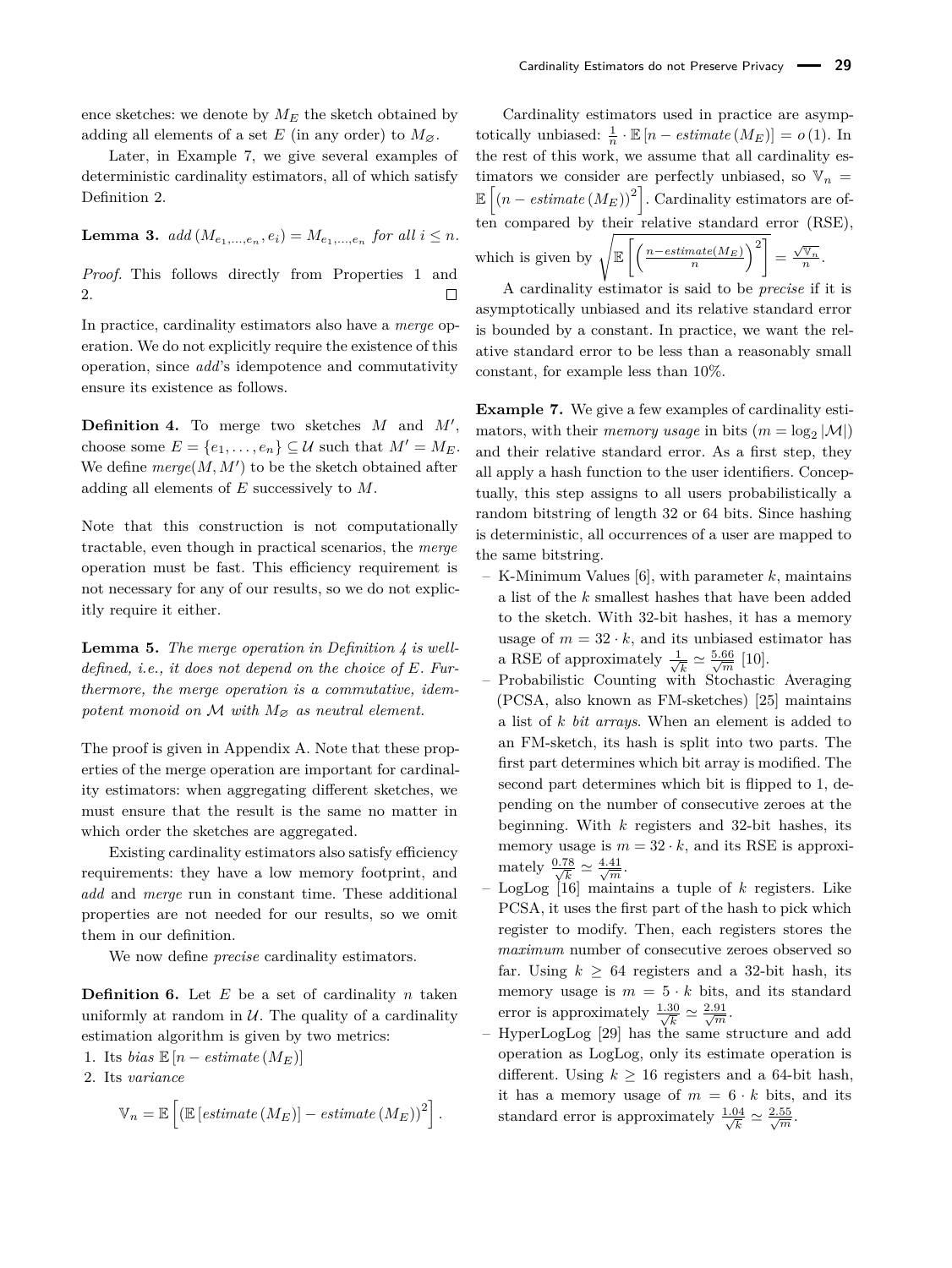– Bloom filters can also be used for cardinality estimation [\[36\]](#page-17-10). However, we could not find an expression of the standard error for a given memory usage in the literature.

All these cardinality estimators have null or negligible  $(\ll 1)$  bias. Thus, their variance is equal to their mean squared standard error. So the first four are precise, whereas we do not know if Bloom filters are.  $\Box$ 

All examples above are deterministic cardinality estimators. For them and other deterministic cardinality estimators, bias and variance only come from the randomness in the algorithm's inputs. We now define *probabilistic* cardinality estimators. Intuitively, these are algorithms that retain all the useful properties of deterministic cardinality estimators, but may flip coins during computation. We denote by  $\mathfrak{M}$  the set of distributions over M.

<span id="page-4-1"></span>**Definition 8.** A *probabilistic cardinality estimator* is a tuple  $\langle M_{\varnothing}$ *, add, merge, estimate*), where

- $-M_{\alpha} \in \mathcal{M}$  is the *empty sketch*;
- *add* (*M*,*e*) : *M* × *U* → *M* is the probabilitistic operation that adds the element *e* to the sketch *M* and returns an updated sketch;
- $-$  *merge*  $(M_1, M_2) : \mathcal{M} \times \mathcal{M} \longrightarrow \mathfrak{M}$  is the probabilistic operation that merges two sketches *M*<sup>1</sup> and *M*2; and
- $− \; estimate(M) : \mathcal{M} \longrightarrow \mathbb{N} \; estimates \; the \; number \; of \;$ unique elements that have been added to the sketch. Both the *add* and *merge* operations can be ex-

tended to *distributions* of sketches. For a distribution of sketches D and an element *e*, *add* (D*, e*) denotes the distribution such that:

$$
\mathbb{P}\left[add\left(\mathcal{D},e\right)=M_{0}\right]=\sum_{M}\mathbb{P}\left[\mathcal{D}=M\right]\mathbb{P}\left[add\left(M,e\right)=M_{0}\right].
$$

For two distributions of sketches  $D$  and  $D'$ , *merge*  $(D, D')$ denotes the distribution such that:

$$
\mathbb{P}\left[\text{merge } (\mathcal{D}, \mathcal{D}') = M_0\right] \n= \sum_{M, M'} \mathbb{P}\left[\mathcal{D} = M\right] \mathbb{P}\left[\mathcal{D}' = M'\right] \mathbb{P}\left[\text{merge } (M, M') = M_0\right].
$$

We want probabilistic cardinality estimators to have the same high-level properties as deterministic cardinality estimators: idempotence, commutativity, and the existence of a well-behaved *merge* operation. In the deterministic case, the idempotence and commutativity of the *add* operation was sufficient to show the existence of a *merge* operation with the desired properties. In the probabilistic case, this no longer holds. Instead, we require the following two properties.

- $-$  For a set  $E ⊆ U$ , let  $\mathcal{D}_E$  denote the sketch distribution obtained when adding elements of *E* successively into  $M_{\varnothing}$ . The mapping from *E* to  $\mathcal{D}_E$  must be well-defined: it must be independent of the order in which we add elements, and possible repetitions. This requirement encompasses both idempotence and commutativity.
- For two subsets  $E_1$  and  $E_2$  of  $\mathcal{U}$ , we require that  $merge(\mathcal{D}_{E_1}, \mathcal{D}_{E_2}) = \mathcal{D}_{E_1 \cup E_2}.$

These requirements encompass the results of Lemma [5.](#page-3-2)

These properties, like in the deterministic case, are very strong. They impose that an arbitrary number of sketches can be aggregated without losing accuracy during the aggregation process. This requirement is however realistic in many practical contexts, where the same sketches are used for fine-grained analysis and for largescale cardinality estimation. If this requirement is relaxed, and the cardinality estimator is allowed to return imprecise results when merging sketches, our negative results do not hold.

For example, Tschorsch and Scheuermann proposed a cardinality estimation scheme [\[41\]](#page-17-3) which adds noise to sketches to make them satisfy privacy guarantees in a distributed context. However, their algorithm is not a probabilistic cardinality estimator according to our definition: noisy sketches can no longer be aggregated. Indeed, [\[41\]](#page-17-3) explains that "combining many perturbed sketches quickly drives [noise] to exceedingly high values." In our setting, aggregation is crucial, so we do not further consider their algorithm.

## **4 Modeling privacy**

In this section, we describe our system and attacker model [\(4.1\)](#page-4-0), and present our privacy definition [\(4.2\)](#page-5-0).

#### <span id="page-4-0"></span>**4.1 System and attacker model**

Figure [1](#page-5-1) shows our system and attacker model. The service provider collects sensitive data from many users over a long time span. The raw data is stored in a database. Over shorter time periods (e.g. an hour, a day, or a week), a cardinality estimator aggregates all data into a sketch. Sketches of all time periods are stored in a sketch database. Sketches from different times are aggregated into sketches of longer time spans, which are also stored in the database. Estimators compute user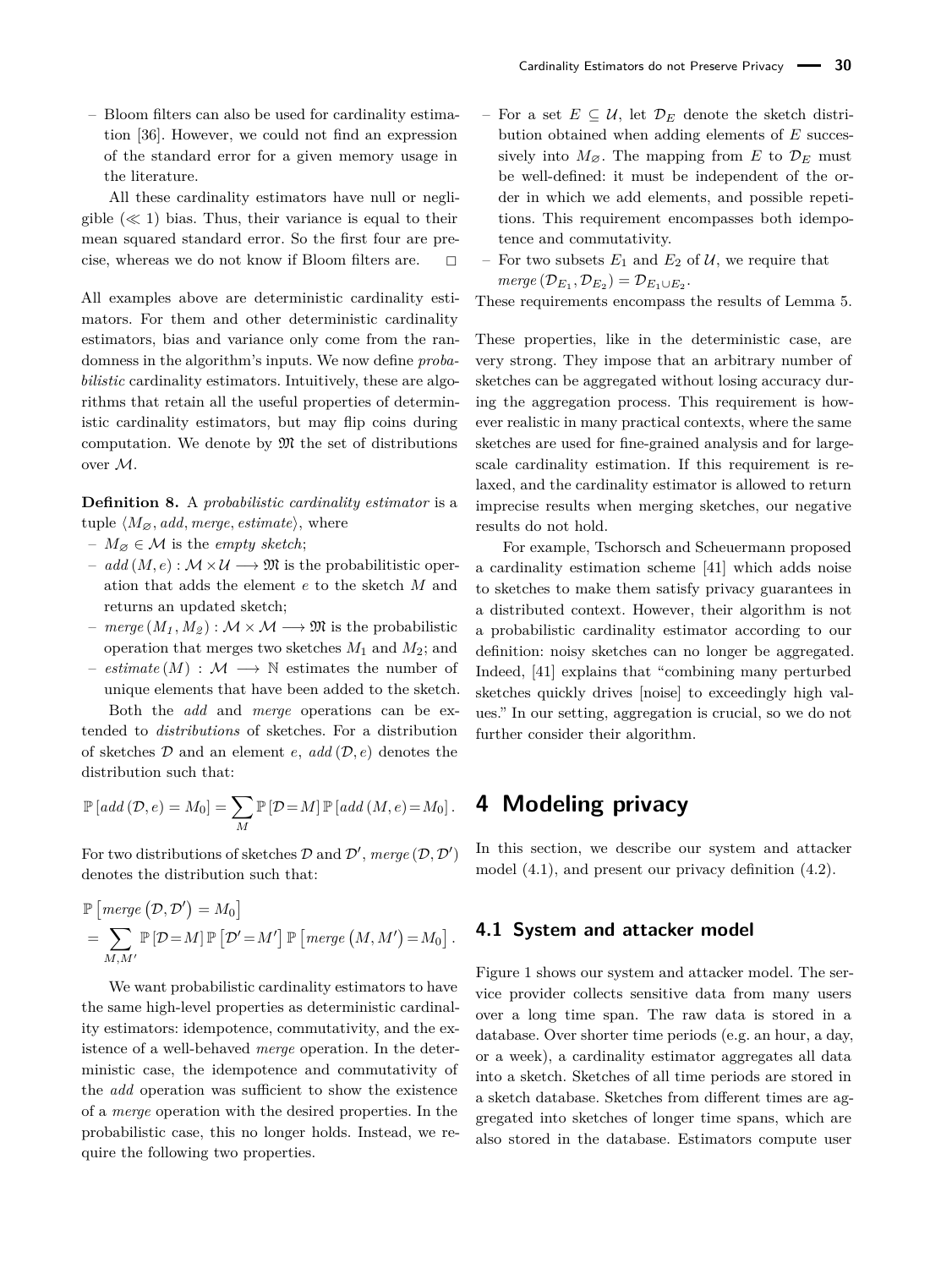<span id="page-5-1"></span>

**Fig. 1.** System and attacker model

statistics from the sketches in the database, which are published. The service provider may also publish the sketches via an analytics service for other parties.

The attacker knows all algorithms used (those for sketching, aggregation, and estimation, including their configuration parameters such as the hash function and the number of buckets) and has access to the published statistics and the analytics service. She controls a small fraction of the users that produce user data. However, she can neither observe nor change the data of the other users. She also does not have access to the database containing the raw data.

In this work, we mainly consider an *internal attacker* who has access to the sketch database. For this internal attacker, the goal is to discover whether her target belongs to a given sketch. We then discuss how our results extend to weaker *external attackers*, which can only use the analytics service. We will see that for our main results, the attacker only requires access to one sketch. The possibility to use multiple sketches will only come up when discussing mitigations strategies in Section [8.1.](#page-14-1)

#### <span id="page-5-0"></span>**4.2 Privacy definition**

We now present the privacy definition used in our main result. Given the system and attacker just described, our definition captures the impossibility for the attacker to gain significant positive knowledge about a given target. We explain this notion of knowledge gain, state assumptions on the attacker's prior knowledge, and compare our privacy notion with other well-known definitions.

We define a very *weak* privacy requirement: reasonable definitions used for practical algorithms would likely be stronger. Working with a weak definition *strengthens* our negative result: if a cardinality estimator satisfying our weak privacy definition cannot be precise, then this is also the case for cardinality estimators satisfying a stronger definition.

In Section [6,](#page-11-0) we explore even weaker privacy definitions and prove similar negative results (although with a looser bound). In Section [7,](#page-12-0) we relax the requirement that *every individual user* must be protected according to the privacy definition. We show then that our theorem no longer holds, but that practical uses of cardinality estimators still cannot be considered privacypreserving.

We model a possible attack as follows. The attacker has access to the identifier of a user *t* (her *target*) and a sketch *M* generated from a set of users  $E(M \leftarrow M_E)$ unknown to her. The attacker wants to know whether  $t \in E$ . She initially has a *prior* knowledge of whether the target is in the sketch. Like in Bayesian inference, P[*t*∈*E*] P[*t /*∈*E*] represents how much more likely the user is in the database than is not, according to the attacker. After looking at the sketch *M*, this knowledge changes: her *posterior* knowledge becomes  $\frac{\mathbb{P}[t \in E|M_E=M]}{\mathbb{P}[t \notin E|M_E=M]}$ .

We define privacy to capture that the attacker's posterior knowledge should not increase too much. In other words, the attacker should not gain significant knowledge by seeing the sketch. This must hold for every possible sketch *M* and every possible user *t*. We show in Lemma [10](#page-5-2) that the following definition bounds the *positive* knowledge gain of the attacker.

<span id="page-5-3"></span>**Definition 9.** A cardinality estimator satisfies *ε-sketch privacy above cardinality N* if for every  $n \geq N$ ,  $t \in \mathcal{U}$ , and  $M \in \mathcal{M}$ , the following inequality holds:

$$
\mathbb{P}_n \left[ M_E = M \mid t \in E \right] \le e^{\varepsilon} \cdot \mathbb{P}_n \left[ M_E = M \mid t \notin E \right].
$$

Here, the probability  $\mathbb{P}_n$  is taken over:

- a uniformly chosen set  $E \in \mathcal{P}_n(\mathcal{U})$ , where  $\mathcal{P}_n(\mathcal{U})$  is the set of all possible subsets  $E \subseteq \mathcal{U}$  of cardinality *n*; and
- the coin flips of the algorithm, for probabilistic cardinality estimators.

If a cardinality estimator satisfies this definition, then for any user *t*, the probability of observing *M* if  $t \in E$ is not much higher than the probability of observing *M* if  $t \notin E$ . To give additional intuition on Definition [9,](#page-5-3) we now show that the parameter  $\varepsilon$  effectively captures the attacker's positive knowledge gain.

<span id="page-5-2"></span>**Lemma 10.** *A cardinality estimator satisfies ε-sketch privacy above cardinality N if and only if the following inequality holds for every*  $n > N$ ,  $t \in U$  and  $M \in M$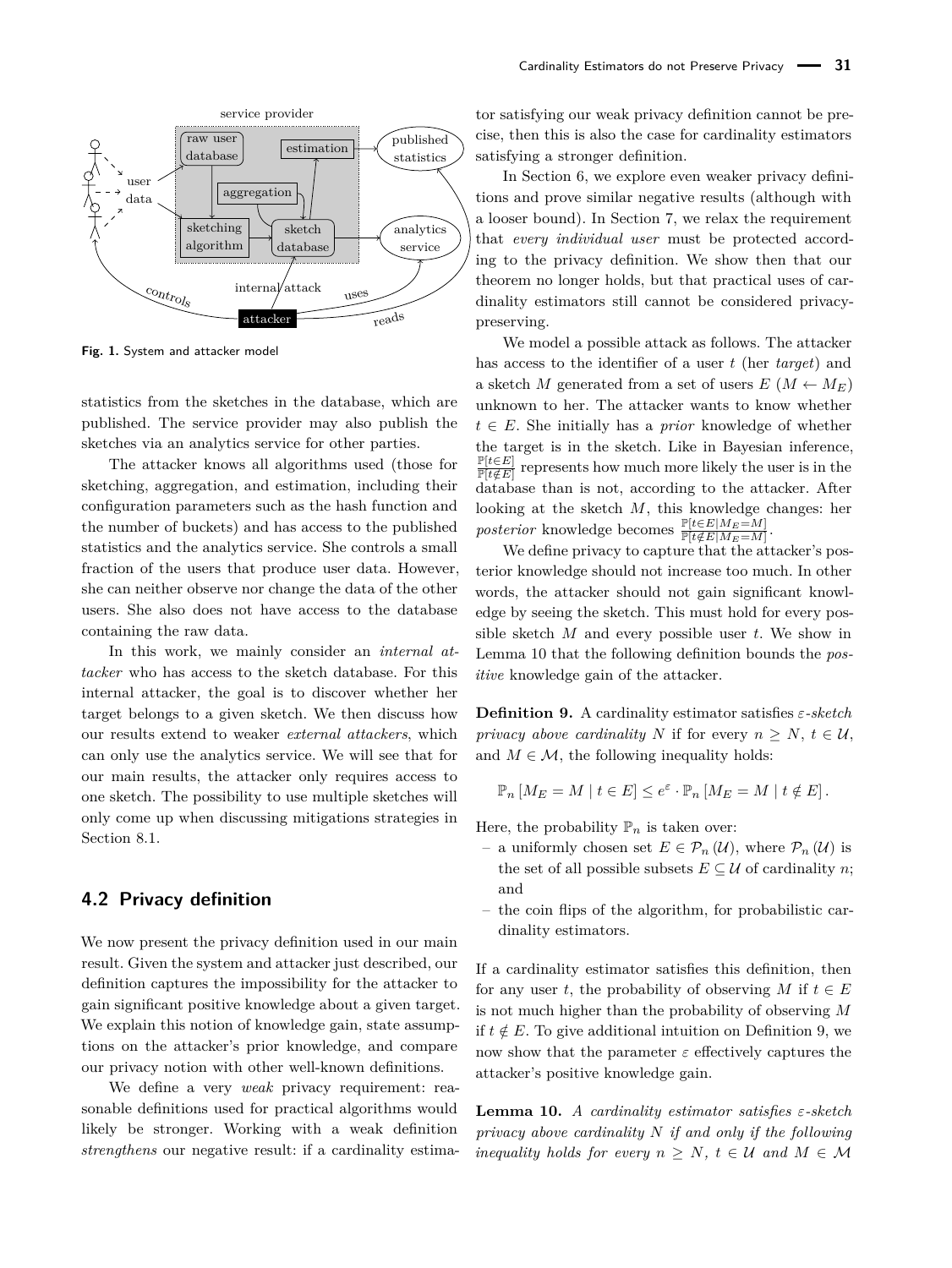*with*  $\mathbb{P}_n \left[ M_E = M \right] > 0$ *:*  $\mathbb{P}$  [*t* ∈ *E* |  $M_E$  =  $M$ ] P*<sup>n</sup>* [*t* ∈ *E*]

$$
\frac{\mathbb{F}_n\left[t \in E \mid M_E = M\right]}{\mathbb{F}_n\left[t \notin E \mid M_E = M\right]} \leq e^{\varepsilon} \cdot \frac{\mathbb{F}_n\left[t \in E\right]}{\mathbb{P}_n\left[t \notin E\right]}.
$$

*Proof.* Bayes' law can be used to derive one inequality from the other. We have

$$
\mathbb{P}_n[M_E = M \mid t \in E] = \frac{\mathbb{P}_n[t \in E \mid M_E = M] \cdot \mathbb{P}_n[M_E = M]}{\mathbb{P}_n[t \in E]}
$$

$$
\mathbb{P}_n[M_E = M \mid t \notin E] = \frac{\mathbb{P}_n[t \notin E \mid M_E = M] \cdot \mathbb{P}_n[M_E = M]}{\mathbb{P}_n[t \notin E]}
$$

The equivalence between the definitions follows directly.  $\Box$ 

This definition has three characteristics which make it unusually weak. They correspond to an *under-approximation* of the attacker's capabilities and goals.

**Uniform prior** The choice of distribution for  $\mathbb{P}_n$  implies that the elements of *E* are *uniformly distributed* in U. This corresponds to an attacker who has *no prior knowledge* about the data. In the absence of prior information about the elements of the set *E*, the attacker's best approximation is the uniform distribution. In practice, a realistic attacker might have more information about the data, so a stronger privacy definition would model this prior knowledge by a larger family of probability distributions. More precisely, since the elements of  $E$  are uniformly distributed in  $\mathcal{U}$ , the prior knowledge from the attacker  $\mathbb{P}_n$   $[t \in E]$  is exactly  $|E| / |\mathcal{U}|$ . A realistic attacker would likely have a larger prior knowledge about their target. However, any reasonable definition of privacy would also include the case where the attacker does not have more information on their target than on other users and, as such, would be stronger than  $\epsilon$ -sketch privacy.

**Asymmetry** We only consider the *positive* information gain by the attacker. There is an *upper bound* on the probability that  $t \in E$  given the observation M, but no lower bound. In other words, the attacker is allowed to deduce with absolute certainty that  $t \notin E$ . In practice, both positive *and* negative information gains may present a privacy risk. In our running example (see Example [1\)](#page-0-0), deducing that a user did *not* spend the night at his apartment could be problematic.

**Minimum cardinality** We only require a bound on the information gain for cardinalities larger than a parameter *N*. In practice, *N* could represent a threshold over which it is considered safe to publish sketches or to relax data protection requirements. Choosing a small *N* (like  $N = 10$ ) strengthens the privacy definition, while

choosing a large *N* (like  $N = 500$ ) limits the utility of the data, as many smaller sketches cannot be published.

We emphasize again that these characteristics, which result in a very weak definition, make our notion of privacy well-suited to proving *negative results*. If satisfying our definition is impossible for an accurate cardinality estimator, then a stronger definition would similarly be impossible to satisfy. For example, any reasonable choice of distributions used to represent the prior knowledge of the attacker would include the uniform distribution.

We now compare our definition to two other notions: differential privacy [\[17\]](#page-16-18) and Pufferfish privacy [\[30\]](#page-17-6).

#### **4.3 Relation to differential privacy**

*.*

Recall the definition of differential privacy: A is *ε*differentially private if and only if  $e^{-\varepsilon} \leq \frac{\mathbb{P}[\mathcal{A}(D_1)]}{\mathbb{P}[\mathcal{A}(D_2)]} \leq e^{\varepsilon}$ for any databases  $D_1$  and  $D_2$  that only differ by one element. In our setup, this could be written as the two inequalities  $\mathbb{P}[M_E \mid t \in E] \leq e^{\varepsilon} \cdot \mathbb{P}[M_E \mid t \notin E]$  and  $\mathbb{P}[M_E \mid t \notin E] \leq e^{\varepsilon} \cdot \mathbb{P}[M_E \mid t \in E].$ 

Asymmetry, and minimum cardinality, are two obvious differences between our notion of privacy and differential privacy. But the major difference lies in the *source of uncertainty*. In differential privacy, the probabilities are taken over the coin flips of the algorithm. The attacker is implicitly assumed to know the algorithm's input except for *one* user: the uncertainty comes entirely from the algorithm's randomness. In our definition, the attacker has no prior knowledge of the input, so the uncertainty comes either entirely from the attacker's lack of background knowledge (for deterministic cardinality estimators), or both from the attacker's lack of background knowledge and the algorithm's inherent randomness.

The notion of relying on the initial lack of knowledge of the attacker in a privacy definition is not new: it is for example made explicit in the definition of Pufferfish privacy, a generic framework for privacy definitions.

#### **4.4 Relation to Pufferfish privacy**

Pufferfish privacy [\[30\]](#page-17-6) is a customizable framework for building privacy definitions. A Pufferfish privacy definition has three components: a set of *potential secrets* S; a set of *discriminative pairs* Spairs ⊆ S × S; and a set of *data evolution scenarios* D.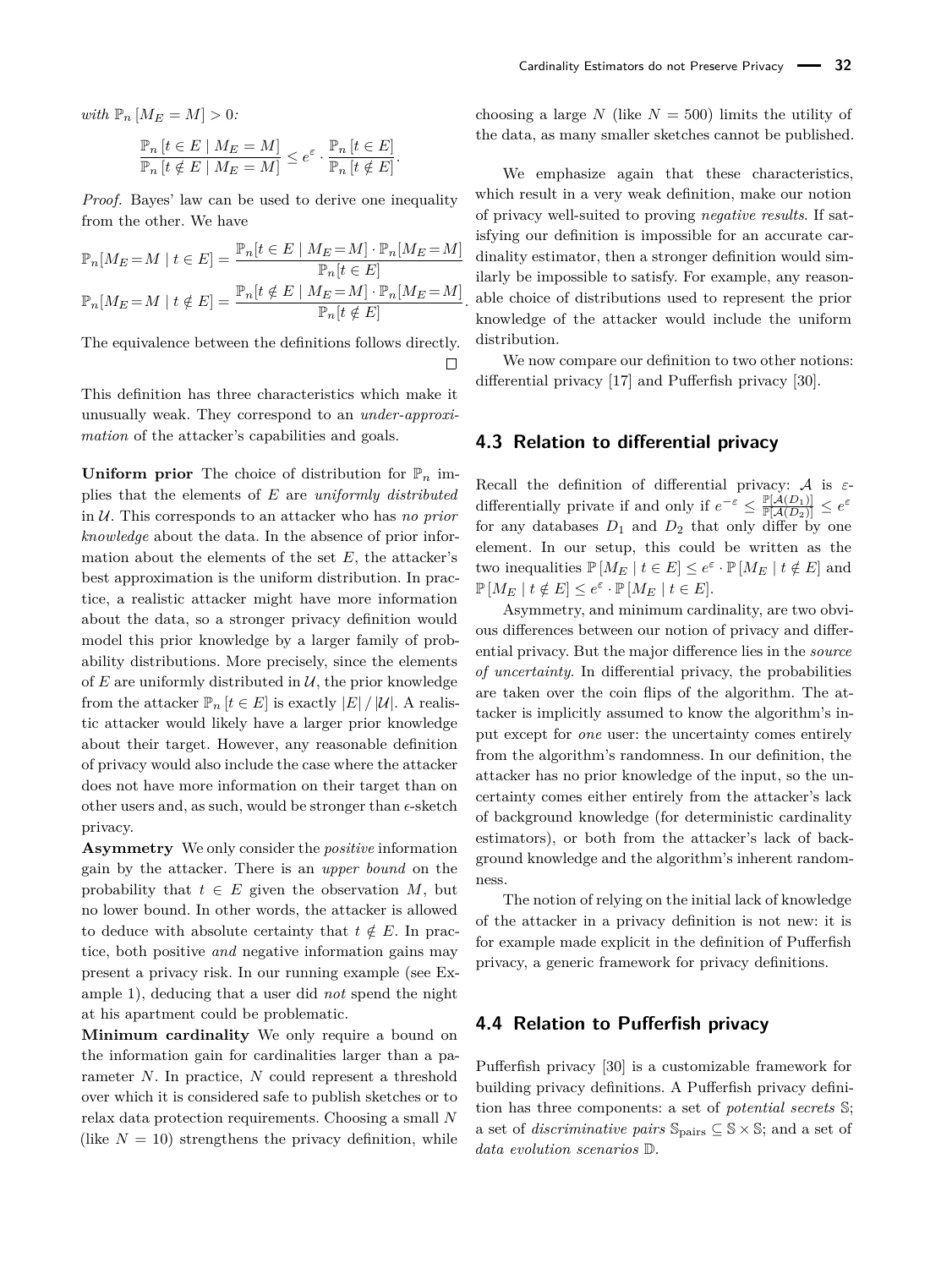Spairs represents the facts we want the attacker to be unable to distinguish. In our case, we want to prevent the attacker from distinguishing between  $t \in E$  and  $t \notin$ *E*:  $\mathbb{S}_{\text{pairs}} = \{ (t \in E, t \notin E) \mid t \in \mathcal{U} \}.$  D represents what the possible distributions of the input data are. In our case, it is a singleton that only contains the uniform distribution.

Our definition is *almost* an instance of Pufferfish privacy. Like with differential privacy, the main difference is asymmetry.

The close link to Pufferfish privacy supports our proof of two fundamental properties of privacy definitions: *transformation invariance* and *convexity* [\[30\]](#page-17-6). Transformation invariance states that performing additional analysis of the output of the algorithm does not allow an attacker to gain more information, i.e., the privacy definition is closed under composition with probabilistic algorithms. Convexity states that if a data owner chooses randomly between two algorithms satisfying a privacy definition and generates the corresponding output, this procedure itself will satisfy the same privacy definition. These two properties act as *sanity checks* for our privacy definition.

**Proposition 11.** *ε-sketch privacy above cardinality N satisfies transformation invariance and convexity.*

*Proof.* The proof is similar to the proof of Theorem 5.1 in [\[30\]](#page-17-6), proved in Appendix B of the same paper.  $\Box$ 

## <span id="page-7-0"></span>**5 Private cardinality estimators are imprecise**

Let us return to our privacy problem: someone with access to a sketch wants to know whether a given individual belongs to the aggregated individuals in the sketch. Formally, given a target  $t$  and a sketch  $M_E$ , the attacker must guess whether  $t \in E$  with high probability. In Section [5.1,](#page-7-1) we explain how the attacker can use a simple test to gain significant information if the cardinality estimator is deterministic. Then, in Section [5.2,](#page-9-0) we reformulate the main technical lemma in probabilistic terms, and prove an equivalent theorem for probabilistic cardinality estimators.

#### <span id="page-7-1"></span>**5.1 Deterministic case**

Given a target *t* and a sketch  $M_E$ , the attacker can perform the following simple attack to guess whether  $t \in E$ . She can try to add the target *t* to the sketch  $M_E$ , and observe whether the sketch changes. In other words, she checks whether  $add(M_E,t) = M_E$ . If the sketch changes, this means with certainty that  $t \notin E$ . Thus, Bayes' law indicates that if  $add(M_E, t) = M_E$ , then the probability of  $t \in E$  cannot decrease.

How large is this increase? Intuitively, it depends on how likely it is that adding an element to a sketch does not change it *if the element has not previously been added to the sketch*. Formally, it depends on  $\mathbb{P}\left[ add\left(M_E, t\right) = M_E \mid t \notin E \right].$ 

- $-I$  If  $\mathbb{P}[add(M_E,t) = M_E | t \notin E]$  is close to 0, for example if the sketch is a list of all elements seen so far, then observing that  $add(M_E, t) = M_E$  will lead the attacker to believe with high probability that  $t \in E$ .
- $-I$  If  $\mathbb{P}[add(M_E,t) = M_E | t \notin E]$  is close to 1, it means that adding an element to a sketch often does not change it. The previous attack does not reveal much information. But then, it also means that many elements are ignored when they are added to the sketch, that is, the sketch does not change when adding the element. Intuitively, the accuracy of an estimator based solely on a sketch that ignores many elements cannot be very good.

We formalize this intuition in the following theorem.

<span id="page-7-2"></span>**Theorem 12.** *An unbiased deterministic cardinality estimator that satisfies ε-sketch privacy above cardinality N is not precise. Namely, its variance is at least*  $1-c^k$  $\frac{-c^k}{c^k}$   $(n - k \cdot N)$ *, for any*  $n \geq N$  *and*  $k \leq \frac{n}{N}$ *, where*  $c = 1 - e^{-\varepsilon}$ 

Note that if we were using differential privacy, this result would be trivial: no deterministic algorithm can ever be differentially private. However, this is not so obvious for our definition of privacy: prior work [\[7,](#page-16-14) [11,](#page-16-15) [28\]](#page-16-17) shows that when the attacker is assumed to have some uncertainty about the data, even deterministic algorithms can satisfy the corresponding definition of privacy.

Figure [2](#page-8-0) shows plots of the lower bound on the standard error of a cardinality estimator with *ε*-sketch privacy at two cardinalities (100 and 500). It shows that the standard error increases exponentially with the number of elements added to the sketch. This demonstrates that even if we require the privacy property for a large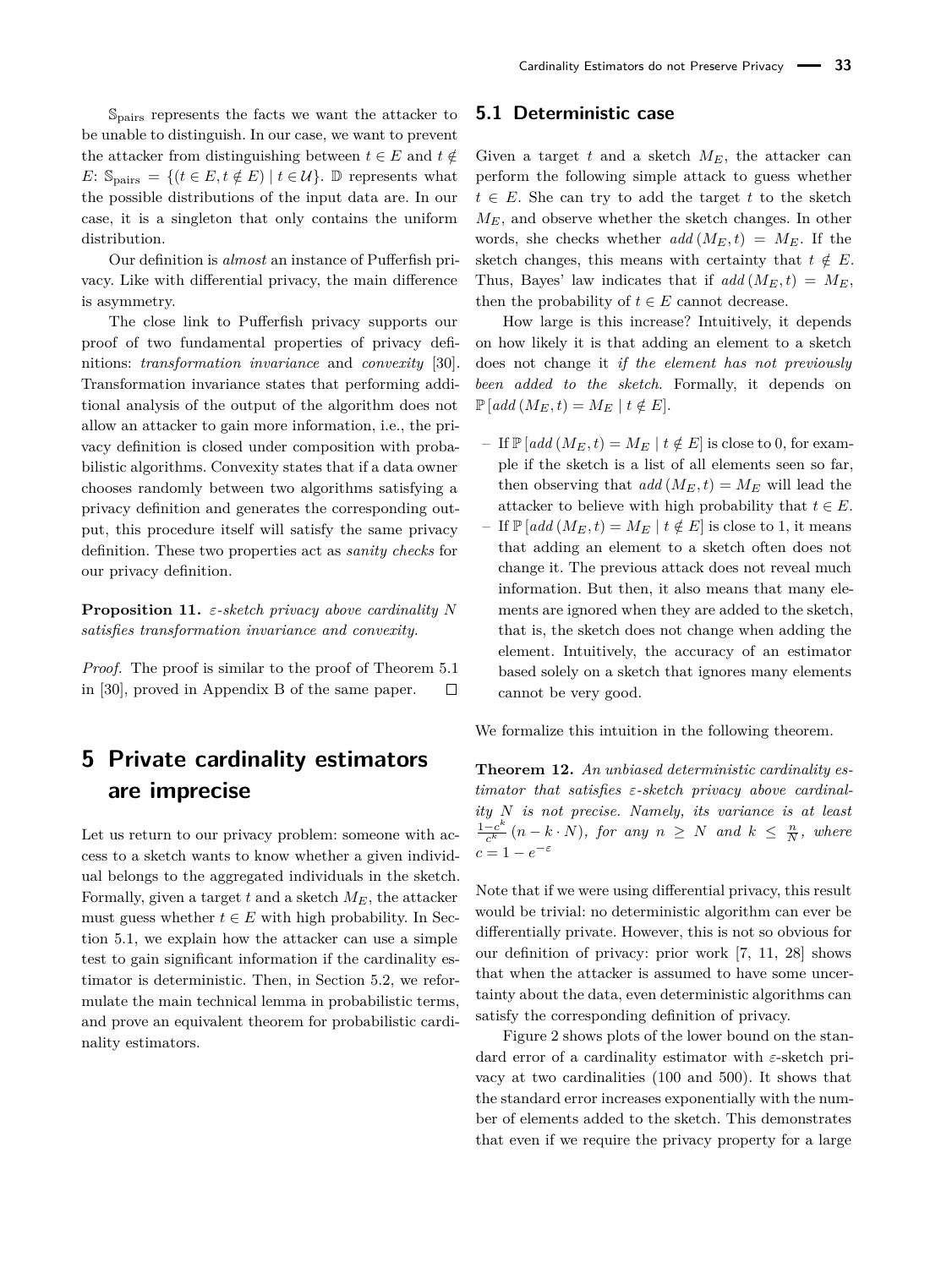<span id="page-8-0"></span>

**Fig. 2.** Minimum standard error for a cardinality estimator with *ε*-sketch privacy above cardinality 100 (left) and 500 (right). The blue line is the relative standard error of HyperLogLog with standard parameters.

value of *N* (500) and a large  $\varepsilon$  (which is generally less than 1), the standard error of a cardinality estimator will become unreasonably large after 20,000 elements.

*Proof of Theorem [12.](#page-7-2)* The proof is comprised of three steps, following the intuition previously given.

- 1. We show that a sketch  $M_E$ , computed from a random set *E* with an *ε*-sketch private estimator above cardinality *N*, will ignore many elements after *N* (Lemma [13\)](#page-8-1).
- 2. We prove that if a cardinality estimator ignores a certain ratio of elements after adding  $n = N$  elements, then it will ignore an even larger ratio of elements as *n* increases (Lemma [14\)](#page-8-2).
- 3. We conclude by proving that an unbiased cardinality estimator that ignores many elements must have a large variance (Lemma [15\)](#page-9-1).

The theorem follows directly from these lemmas.  $\Box$ 

<span id="page-8-1"></span>**Lemma 13.** *Let*  $t \in \mathcal{U}$ . A deterministic cardinality esti*mator with ε-sketch privacy above cardinality N satisfies*  $\mathbb{P}_n$  [add  $(M_E, t) = M_E \mid t \notin E] \geq e^{-\varepsilon}$  for  $n \geq N$ .

*Proof.* We first prove that such an estimator satisfies

$$
\mathbb{P}_n\left[\text{add}\left(M_E, t\right) = M_E \mid t \in E\right]
$$
  

$$
\leq e^{\varepsilon} \cdot \mathbb{P}_n\left[\text{add}\left(M_E, t\right) = M_E \mid t \notin E\right].
$$

We decompose the left-hand side of the inequality over all possible values of  $M_E$  which that  $add(M_E, t) = M_E$ . If we call this set  $\mathcal{I}_t = \{M \mid add(M, t) = M\}$ , we have:

$$
\mathbb{P}_n \left[ \text{add} \left( M_E, t \right) = M_E \mid t \in E \right]
$$
\n
$$
= \sum_{M \in \mathcal{I}_t} \mathbb{P}_n \left[ M_E = M \mid t \in E \right]
$$
\n
$$
\leq e^{\varepsilon} \cdot \sum_{M \in \mathcal{I}_t} \mathbb{P}_n \left[ M_E = M \mid t \notin E \right]
$$
\n
$$
\leq e^{\varepsilon} \cdot \mathbb{P}_n \left[ \text{add} \left( M_E, t \right) = M_E \mid t \notin E \right],
$$

where the first inequality is obtained directly from the definition of *ε*-sketch privacy.

Now, Lemma [3](#page-3-3) gives  $\mathbb{P}[add(M_E,t) = M_E | t \in E] =$ 1, and finally  $\mathbb{P}_n$  [*add* ( $M_E, t$ ) =  $M_E$  |  $t \notin E$ ] ≥  $e^{-\varepsilon}$ .  $\Box$ 

<span id="page-8-2"></span>**Lemma 14.** *Let*  $t \in \mathcal{U}$ . Suppose a de*terministic cardinality estimator satisfies*  $\mathbb{P}_n$  [add  $(M_E, t) = M_E | t \notin E | \geq p$  for any  $n \geq$ *N.* Then for any integer  $k \geq 1$ *, it also satisfies*  $\mathbb{P}_n \left[ add \left( M_E, t \right) = M_E \mid t \notin E \right] \geq 1 - (1 - p)^k$ , for  $n \geq k \cdot N$ .

*Proof.* First, note that if  $F \subseteq E$ , and  $add(M_F, t) = M_F$ , then  $add(M_E, t) = M_E$ . This is a direct consequence of Lemma [5:](#page-3-2)  $M_E = merge(M_{E\setminus F}, M_F)$ , so:

$$
add\left(M_E, t\right) = merge\left(M_{E\setminus F}, add\left(M_F, t\right)\right)
$$

$$
= merge\left(M_{E\setminus F}, M_F\right)
$$

$$
= M_E
$$

We show next that when  $n \geq k \cdot N$ , generating a set  $E \in \mathcal{P}_n(\mathcal{U})$  uniformly randomly can be seen as generating *k independent* sets in  $\mathcal{P}_N(\mathcal{U})$ , then merging them. Indeed, generating such a set can be done by as follows:

- 1. For  $i \in \{1, \ldots, k\}$ , generate a set  $E_i \subseteq \mathcal{P}_N(\mathcal{U})$  uniformly randomly. Let  $E_{\cup} = \bigcup_i E_i$ .
- 2. Count the number of elements appearing in multiple  $E_i$ :  $d = \# \{x \in E_i | \exists j < i, x \in E_j \}.$  Generate a set  $E' \in \mathcal{P}_{n-d}(\mathcal{U} \backslash E_{\cup})$  uniformly randomly.

*E* is then defined by  $E = E \cup \cup E'$ . Step 1 ensures that we used *k independent* sets of cardinality *N* to generate *E*, and step 2 ensures that *E* has exactly *n* elements.

Intuitively, each time we generate a set  $E_i$  of cardinality  $N$  uniformly at random in  $U$ , we have *one chance* that *t* will be ignored by  $E_i$  (and thus by  $E$ ). So *t* can be ignored by  $M_E$  with a certain probability because it was ignored by  $M_{E_1}$ . Similarly, it can also be ignored be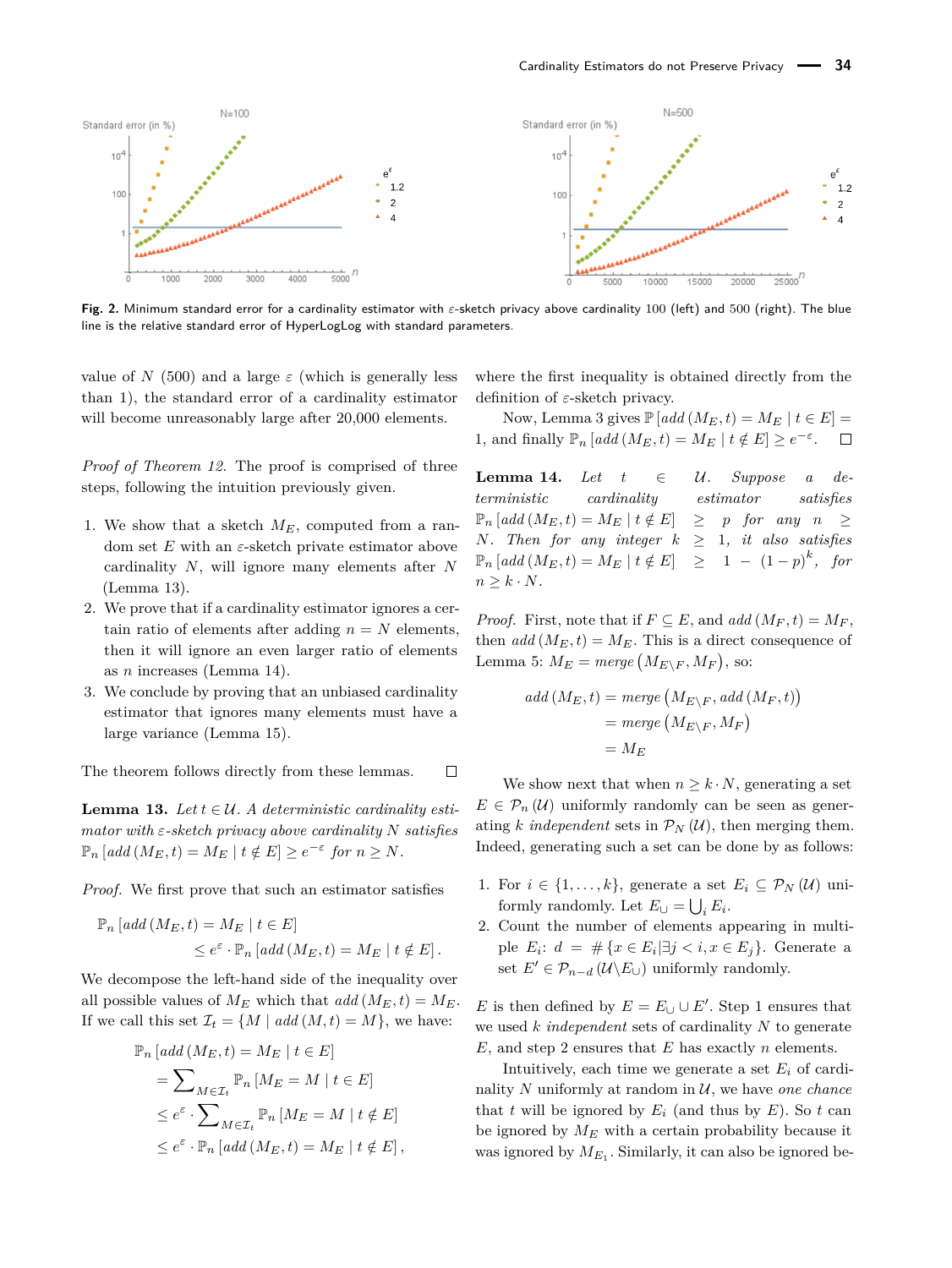cause of  $M_{E_2}$ , etc. Since the choice of  $E_i$  is independent of the choice of elements in  $\bigcup_{j\neq i} E_j$ , we can rewrite:

$$
\mathbb{P}_n \left[ add(M_E, t) \neq M_E \mid t \notin E \right]
$$
\n
$$
\leq \prod_{i=1}^k \mathbb{P}_n \left[ add\left(M_{E_i^0}, t\right) \neq M_{E_i^0} \mid t \notin E \right]
$$
\n
$$
\leq \prod_{i=1}^k \left(1 - \mathbb{P}_n \left[ add\left(M_{E_i^0}, t\right) = M_{E_i^0} \mid t \notin E_i \right] \right)
$$
\n
$$
\leq \left(1 - p\right)^k
$$

using the hypothesis of the lemma. Thus:

$$
\mathbb{P}_n\left[\text{add}\left(M_E, t\right) = M_E \mid t \notin E\right] \ge 1 - \left(1 - p\right)^k.
$$

<span id="page-9-1"></span>**Lemma 15.** *Suppose a deterministic cardinality estimator satisfies*  $\mathbb{P}_n$  [*add* ( $M_E, t$ ) =  $M_E$  |  $t \notin E$ ] ≥ 1-*p for any*  $n \geq N$  *and all t. Then its variance for*  $n \geq N$  *is at*  $least \frac{1-p}{p}(n-N).$ 

*Proof.* The proof's intuition is as follows. The hypothesis of the lemma requires that the cardinality estimator, on average, *ignores* a proportion  $1 - p$  of new elements added to a sketch (once *N* elements have been added): the sketch is not changed when a new element is added. The best thing that the cardinality estimator can do, then, is to store all elements that it does not ignore, count the number of unique elements among these, and multiply this number by  $1/p$  to correct for the elements ignored. It is well-known that estimating the size *k* of a set based on the size of a uniform sample of sampling ratio *p* has a variance of  $\frac{1-p}{p}k$ . Hence, our cardinality estimator has a variance of at least  $\frac{1-p}{p}(n-N)$ .

Formalizing this idea requires some additional technical steps. The full proof is given in Appendix [B.](#page-17-11)  $\Box$ 

All existing cardinality estimators satisfy our axioms and their standard error remains low even for large values of *n*. Theorem [12](#page-7-2) shows, for all of them, that there are some users whose privacy loss is significant. In Section [7.2,](#page-12-1) we quantify this precisely for HyperLogLog.

#### <span id="page-9-0"></span>**5.2 Probabilistic case**

Algorithms that add noise to their output, or more generally, are allowed to use a source of randomness, are often used in privacy contexts. As such, even though all cardinality estimators used in practical applications

are deterministic, it is reasonable to hope that a probabilistic cardinality estimator could satisfy our very weak privacy definition. Unfortunately, this is not the case.

In the deterministic case, we showed that for any element *t*, the probability that *t* has an influence on a random sketch *M* decreases exponentially with the sketch size. Or, equivalently, the distribution of sketches of size *kn* that do not contain *t* is "almost the same" (up to a density of probability  $(1 - e^{-\varepsilon})^k$  as the distribution of sketches of the same size, but containing *t*.

The following lemma establishes the same result in the probabilistic setting. Instead of reasoning about the probability that an element *t* is "ignored" by a sketch *M*, we reason about the probability that *t* has a *meaningful* influence on this sketch. We show that this probability decreases exponentially, even if  $\mathbb{P}[M \neq add(M, t)]$  is very high.

First, we prove a technical lemma on the *structure* that the *merge* operation imposes on the space of sketch distributions. Then, we find an upper bound on the "meaningful influence" of an element *t*, when added to a random sketch of cardinality *n*. We then use this upper bound, characterized using the statistical distance, to show that the estimator variance is as imprecise as for the deterministic case.

**Definition 16.** Let  $\mathbb{D}$  be the real vector space spanned by the family  $\{\mathcal{D}_E | E \subseteq \mathcal{U}\}\$  (seen as vectors of  $\mathbb{R}^{\mathcal{M}}$ ). For any probability distributions  $A, B \in \mathbb{D}$ , we denote  $A \cdot B =$  $merge (A, B)$ . We show in Lemma [17](#page-9-2) that this notation makes sense: on D, we can do computations as if *merge* was a multiplicative operation.

<span id="page-9-2"></span>**Lemma 17.** *The merge operation defines a commutative and associative algebra on* D*.*

*Proof.* By the properties required from probabilistic cardinality estimators in Definition [8,](#page-4-1) the *merge* operation is commutative and associative on the family  $\{\mathcal{D}_E|E\subseteq\mathcal{U}\}\$ . By linearity of the *merge* operation, these properties are preserved for any linear combination of vectors  $\mathcal{D}_E$ .  $\Box$ 

<span id="page-9-3"></span>**Lemma 18.** *Suppose a cardinality estimator satisfies ε*-sketch privacy above cardinality N, and let  $t \in \mathcal{U}$ . Let D*out,n be the distribution of sketches obtained by adding n uniformly random elements of*  $U\backslash\{t\}$  *into*  $M_{\varnothing}$  *(or, equivalently,*  $\mathcal{D}_{out,n}(M) = \mathbb{P}_n \left[ M_E = M | t \notin E \right]$ *). Then:* 

$$
v\left(\mathcal{D}_{out,kn}, add\left(\mathcal{D}_{out,kn}, t\right)\right) \leq (1 - e^{-\varepsilon})^k
$$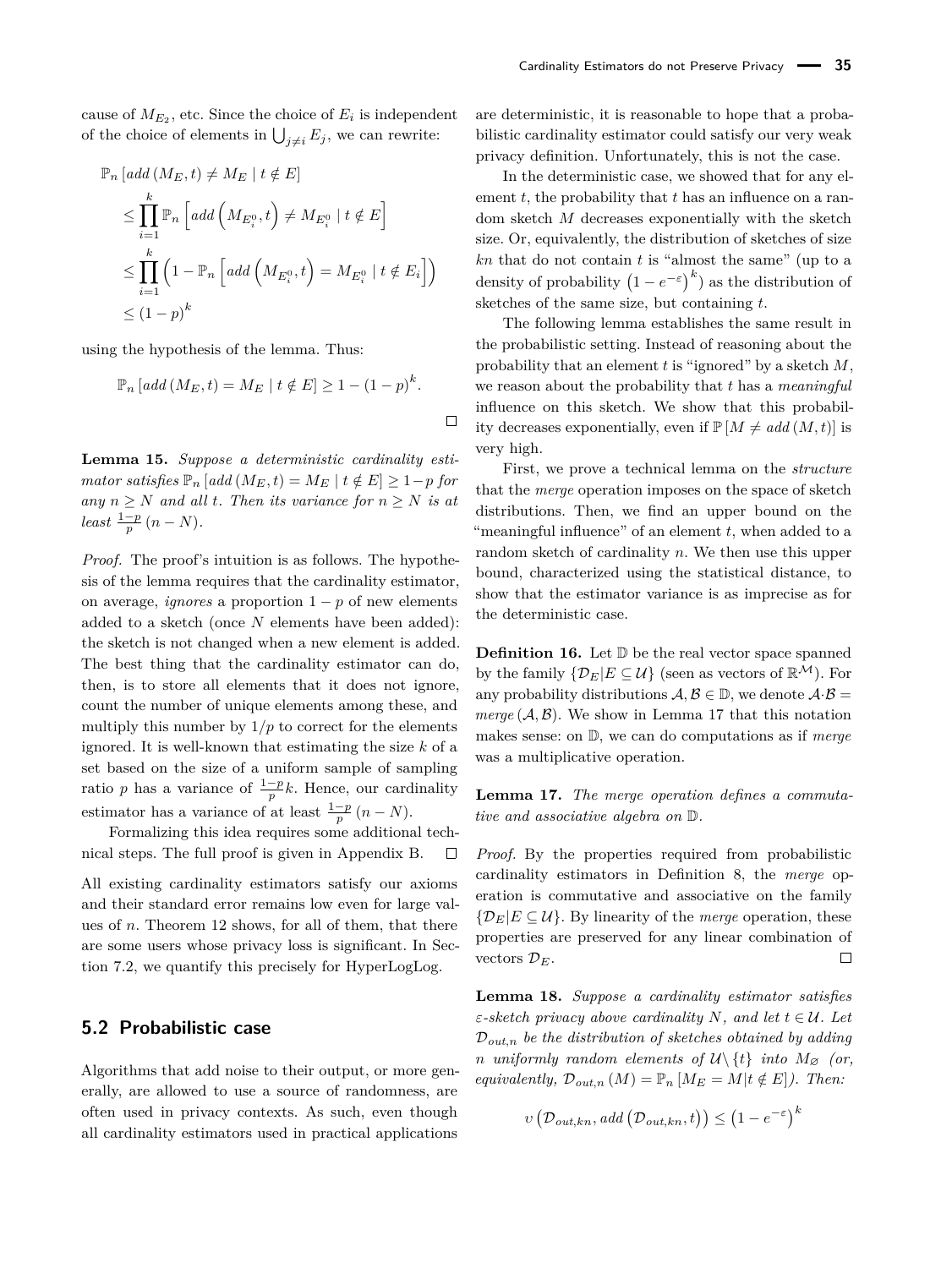*where υ is the statistical distance between probability distributions.*

*Proof.* Let  $\mathcal{D}_{\text{in},n}$  be the distribution of sketches obtained by adding  $t$ , then  $n-1$  uniformly random elements of  $U$  into  $M$  (or, equivalently,  $\mathcal{D}_{\text{in},n}(M)$  =  $\mathbb{P}_n [M_E = M | t \in E]$ . Then the definition of  $\varepsilon$ -sketch privacy gives that for every sketch *M*,  $\mathcal{D}_{\text{out},n}(M)$  $e^{-\varepsilon} \mathcal{D}_{\text{in},n}(M)$ . So we can express  $\mathcal{D}_{\text{out},n}$  as the *sum* of two distributions:

$$
\mathcal{D}_{\text{out},n} = e^{-\varepsilon} \mathcal{D}_{\text{in},n} + \left(1 - e^{-\varepsilon}\right) \mathcal{R}
$$

for a certain distribution  $R$ .

First, we show that  $\mathcal{D}_{\text{out},kn} = (\mathcal{D}_{\text{out},n})^k \cdot \mathcal{C}$  for a certain distribution  $C$ . Indeed, to generate a sketch of cardinality *kn* that does not contain *t* uniformly randomly, one can use the following process.

- 1. Generate *k* random sketches of cardinality *n* which do not contain *t*, and merge them.
- 2. For all  $E \subseteq \mathcal{U}$ , denote by  $p_E$  the probability that the *k* sketches were generated with the elements in *E*. There might be "collisions" between the *k* sketches: if several sketches were generated using the same element,  $|E| < kn$ . When this happens, we need to "correct" the distribution, and add additional elements. Enumerating all the options, we denote  $\mathcal{C} = \sum p_E \mathcal{D}_{E,nk}^{\text{c}}$ , where  $\mathcal{D}_{E,nk}^{\text{c}}$  is obtained by adding  $nk - |E|$  uniformly random elements in  $\mathcal{U}\backslash E$  to  $\mathcal{M}_{\varnothing}$ . Thus,  $\mathcal{D}_{\text{out},kn} = (\mathcal{D}_{\text{out},n})^k \cdot \mathcal{C}.$

All these distributions are in  $\mathbb{D}$ :  $\mathcal{D}_{\text{out},n}$  $\arg_{E \in \mathcal{P}_n(\mathcal{U}), t \notin E} \mathcal{D}_E, \mathcal{D}_{\text{in},n} = \arg_{E \in \mathcal{P}_n(\mathcal{U}), t \in E} \mathcal{D}_E, \mathcal{R} =$  $(1 - e^{-\varepsilon})^{-1} (\mathcal{D}_{\text{out},n} - e^{-\varepsilon} \mathcal{D}_{\text{in},n}),$  etc. Thus:

$$
\mathcal{D}_{\text{out},kn} = (\mathcal{D}_{\text{out},n})^k \cdot \mathcal{C}
$$
  
=  $(e^{-\varepsilon} \mathcal{D}_{\text{in},n} + (1 - e^{-\varepsilon}) \mathcal{R})^k \cdot \mathcal{C}$   
=  $\sum_{i=0}^k {k \choose i} e^{-i \cdot \varepsilon} (1 - e^{-\varepsilon})^{k-i} \mathcal{D}_{\text{in},n}^i \cdot \mathcal{R}^{k-i} \cdot \mathcal{C}.$ 

Denoting  $A = \sum_{i=1}^{k} {k \choose i} e^{-i \cdot \varepsilon} \left(1 - e^{-\varepsilon}\right)^{k-i} \mathcal{D}^{i-1}_{\text{in},n} \cdot \mathcal{R}^{k-i} \cdot \mathcal{C}$ and  $\mathcal{B} = \mathcal{R}^k \cdot \mathcal{C}$ , this gives us:

$$
\mathcal{D}_{\text{out},kn} = \mathcal{A} \cdot \mathcal{D}_{\text{in},n} + \left(1 - e^{-\varepsilon}\right)^k \mathcal{B}.
$$

Finally, we can compute  $add(\mathcal{D}_{\text{out},kn},t)$ :

$$
add\left(\mathcal{D}_{\text{out},kn},t\right) = \mathcal{A}\cdot\mathcal{D}_{\text{in},n}\cdot\mathcal{D}_{\{t\}} + \left(1 - e^{-\varepsilon}\right)^{k} \mathcal{B}\cdot\mathcal{D}_{\{t\}}
$$

$$
= \mathcal{A}\cdot\mathcal{D}_{\text{in},n} + \left(1 - e^{-\varepsilon}\right)^{k} \mathcal{B}\cdot\mathcal{D}_{\{t\}}
$$

Note that since  $\mathcal{D}_{\text{in},n} = \arg_{E \in \mathcal{P}_n(\mathcal{U}), t \in E} \mathcal{D}_E$ , we have  $\mathcal{D}_{\text{in},n} \cdot \mathcal{D}_{\{t\}} = \mathcal{D}_{\text{in},n}$  by idempotence, and:

$$
v\left(\mathcal{D}_{\text{out},kn}, add\left(\mathcal{D}_{\text{out},kn},t\right)\right)
$$
  
=  $\frac{1}{2} ||\mathcal{D}_{\text{out},kn} - add\left(\mathcal{D}_{\text{out},kn},t\right)||_1$   
=  $\frac{1}{2} ||(1 - e^{-\varepsilon})^k \mathcal{B} - (1 - e^{-\varepsilon})^k \mathcal{B} \cdot \mathcal{D}_{\{t\}}||_1$   
 $\leq \frac{(1 - e^{-\varepsilon})^k}{2} (||\mathcal{B}||_1 + ||\mathcal{B} \cdot \mathcal{D}_{\{t\}}||_1)$   
 $\leq (1 - e^{-\varepsilon})^k.$ 

 $\Box$ 

Lemma [18](#page-9-3) is the probabilistic equivalent of Lemmas [13](#page-8-1) and [14.](#page-8-2) Now, we state the equivalent of Lemma [15,](#page-9-1) and explain why its intuition still holds in the probabilistic case.

<span id="page-10-0"></span>**Lemma 19.** *Suppose that a cardinality estimator satisfies for any*  $n \geq N$  *and all*  $t$ *,*  $v(\mathcal{D}_{out,n}, add(\mathcal{D}_{out,n}, t)) \leq$ *p. Then its variance for*  $n \geq N$  *is at least*  $\frac{1-p}{p}(n-N)$ *.* 

*Proof.* The condition " $\nu$  ( $\mathcal{D}_{\text{out},n}$ *, add* ( $\mathcal{D}_{\text{out},n}$ *, t*))  $\leq p$ " is equivalent to the condition of Lemma [15:](#page-9-1) with probability  $(1 - p)$ , the cardinality estimator "ignores" when a new element *t* is added to a sketch. Just like in Lemma [15'](#page-9-1)s proof, we can convert this constraint into estimating the size of a set based on a sampling set. The best known estimator for this problem is deterministic, so allowing the cardinality estimator to be probabilistic does not help improving the optimal variance.

The same result than in Lemma [15](#page-9-1) follows.  $\Box$ 

Lemmas [18](#page-9-3) and [19](#page-10-0) together immediately lead to the equivalent of Theorem [12](#page-7-2) in the probabilistic case.

**Theorem 20.** *An unbiased probabilistic cardinality estimator that satisfies ε-sketch privacy above cardinality N is not precise. Namely, its variance is at least*  $1-c^k$  $\frac{-c^k}{c^k}$   $(n - k \cdot N)$ *, for any*  $n \geq N$  *and*  $k \leq \frac{n}{N}$ *, where*  $c = 1 - e^{-\varepsilon}$ 

Somewhat surprisingly, allowing the algorithm to add noise to the data seems to be pointless from a privacy perspective. Indeed, given the same privacy guarantee, the lower bound on accuracy is the same for deterministic and probabilistic cardinality estimators. This suggests that the constraints of these algorithms (idempotence and commutativity) require them to somehow keep a trace of who was added to the sketch (at least for some users), which is fundamentally incompatible with even weak notions of privacy.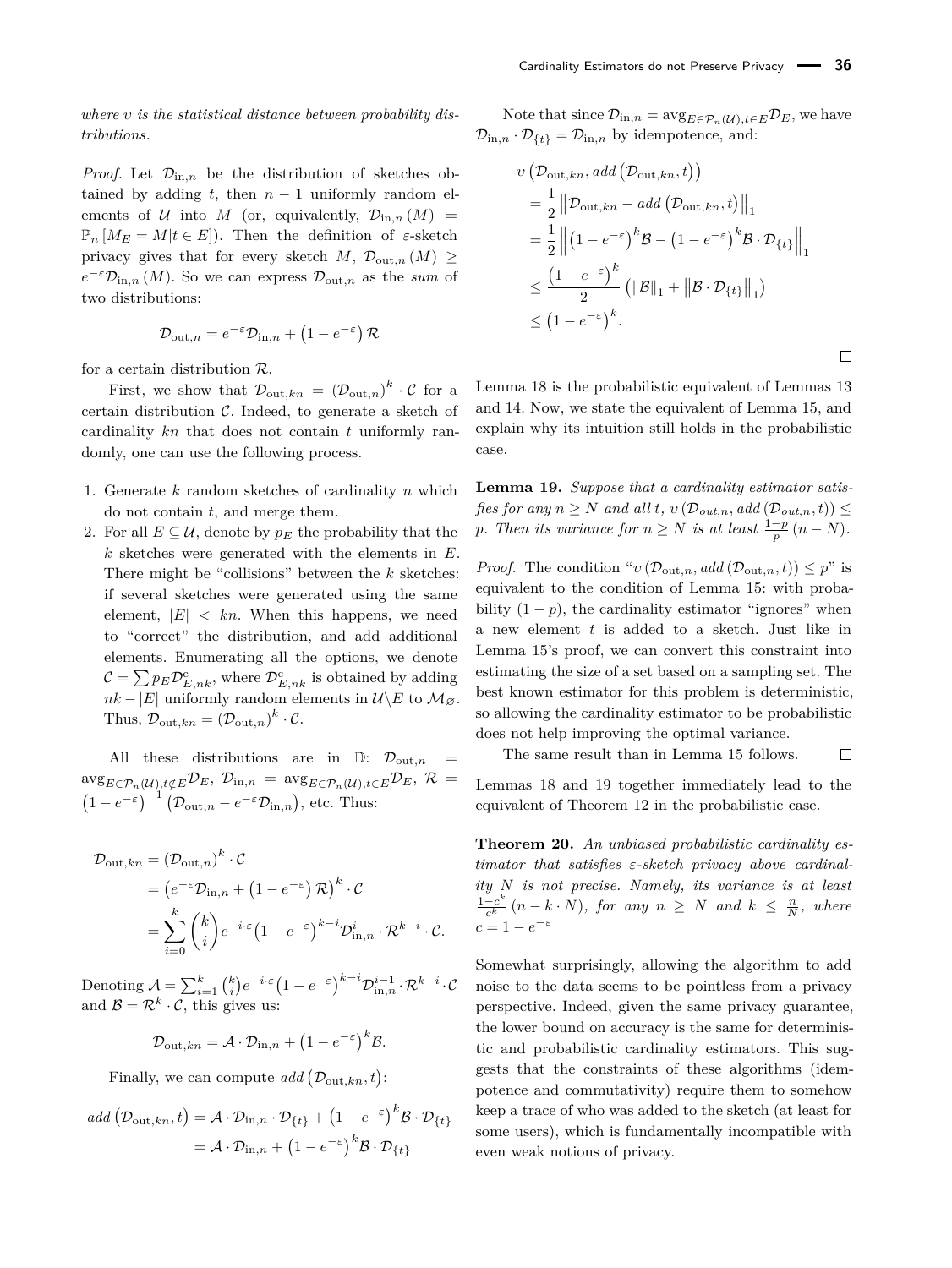## <span id="page-11-0"></span>**6 Weakening the privacy definition**

Our main result is negative: no cardinality estimator satisfying our privacy definition can maintain a good accuracy. Thus, it is natural to wonder whether our privacy definition is too strict, and if the result still holds for weaker variants.

In this section, we consider two weaker variants of our privacy definition: one allows a small probability of privacy loss, while the other averages the privacy loss across all possible outputs. We show that these natural relaxations do not help as close variants of our negative result still hold.

### **6.1 Allowing a small probability of privacy loss**

As Lemma [10](#page-5-2) shows, *ε*-sketch differential privacy provides a bound on how much information the attacker can gain in the worst case. A natural relaxation is to accept a small *probability of failure*: requiring a bound on the information gain in *most cases*, and accept a potentially unbounded information gain with low probability.

We introduce a new parameter, called  $\delta$ , similar to the use of  $\delta$  in the definition of  $(\varepsilon, \delta)$ -differential privacy: A is  $(\varepsilon, \delta)$ -differentially private if and only if for any databases  $D_1$  and  $D_2$  that only differ by one element and any set *S* of possible outputs,  $\mathbb{P}[\mathcal{A}(D_1) \in S] \leq e^{\varepsilon}$ .  $\mathbb{P} [\mathcal{A}(D_2) \in S] + \delta.$ 

**Definition 21.** A cardinality estimator satisfies  $(\varepsilon, \delta)$ *sketch privacy above cardinality N* if for every  $S \subseteq M$ ,  $n > N$ , and  $t \in \mathcal{U}$ ,

$$
\mathbb{P}_n\left[M_E \in \mathcal{S} \mid t \in E\right] \le e^{\varepsilon} \cdot \mathbb{P}_n\left[M_E \in \mathcal{S} \mid t \notin E\right] + \delta.
$$

Unfortunately, our negative result still holds for this variant of the definition. Indeed, we show that a close variant of Lemma [13](#page-8-1) holds, and the rest follows directly.

<span id="page-11-1"></span>**Lemma 22.** *Let*  $t \in \mathcal{U}$ . A cardinality estimator that sat*isfies* (*ε, δ*)*-probabilistic sketch privacy above cardinality N satisfies*  $\mathbb{P}_n$  [*add*  $(M_E, t) = M_E | t \notin E] \ge (\frac{1}{2} - \delta) \cdot e^{-\varepsilon}$ *for*  $n > N$ *.* 

The proof of Lemma [22](#page-11-1) is given in Appendix [C.](#page-18-0) We can then deduce a theorem similar to our negative result for our weaker privacy definition.

<span id="page-11-3"></span>**Theorem 23.** *An unbiased cardinality estimator that satisfies*  $(\varepsilon, \delta)$ *-sketch privacy above cardinality N has a variance at least*  $\frac{1-c^k}{c^k}$  $\frac{-c^{n}}{c^{k}}$  (*n* − *k* · *N*) *for any n* ≤ *N and*  $k \leq \frac{n}{N}$ , where  $c = 1 - (\frac{1}{2} - \delta) \cdot e^{-\varepsilon}$ . It is therefore not *precise if*  $\delta < \frac{1}{2}$ .

*Proof.* This follows from Lemmas [22,](#page-11-1) [14](#page-8-2) and [15.](#page-9-1)  $\Box$ 

#### **6.2 Averaging the privacy loss**

Instead of requiring that the attacker's information gain is bounded by  $\varepsilon$  for every possible output, we could bound the *average* information gain. This is equivalent to accepting a larger privacy loss in some cases, as long as other cases have a lower privacy loss.

This intuition is captured by the use of Kullback-Leiber divergence, which is often used in similar contexts [\[14,](#page-16-25) [19,](#page-16-26) [38,](#page-17-12) [39\]](#page-17-13). In our case, we adapt it to maintain the asymmetry of our original privacy definition. First, we give a formal definition the *privacy loss* of a user *t* given output *M*.

<span id="page-11-4"></span>**Definition 24.** Given a cardinality estimator, the *positive privacy loss of t given output M at cardinality n* is defined as

$$
\varepsilon_{n,t,M} = \max\left(\log\left(\frac{\mathbb{P}_n \left[M_E = M \mid t \in E\right]}{\mathbb{P}_n \left[M_E = M \mid t \notin E\right]}\right), 0\right).
$$

This privacy loss is never negative: this is equivalent to discarding the case where the attacker gains *negative* information. Now, we bound this average over all possible values of  $M_E$ , given  $t \in E$ .

**Definition 25.** A cardinality estimator satisfies *εsketch average privacy above cardinality N* if for every  $n \geq N$  and  $t \in \mathcal{U}$ , we have

$$
\sum_{M} \mathbb{P}_n \left[ M_E = M \mid t \in E \right] \cdot \varepsilon_{n,t,M} \le \varepsilon.
$$

It is easy to check that *ε*-sketch average privacy above cardinality *N* is strictly weaker than *ε*-sketch privacy above cardinality *N*. Unfortunately, this definition is also stronger than  $(\varepsilon_{\delta}, \delta)$ -sketch privacy above cardinality *N* for certain values of  $\varepsilon$  and  $\delta$ , and as such, Lemma [22](#page-11-1) also applies. We prove this in the following lemma.

<span id="page-11-2"></span>**Lemma 26.** *If a cardinality estimator satisfies ε-sketch average privacy above cardinality N, then it also satisfies*  $(\frac{\varepsilon}{\delta}, \delta)$ -sketch privacy above cardinality *N* for any  $\delta > 0$ .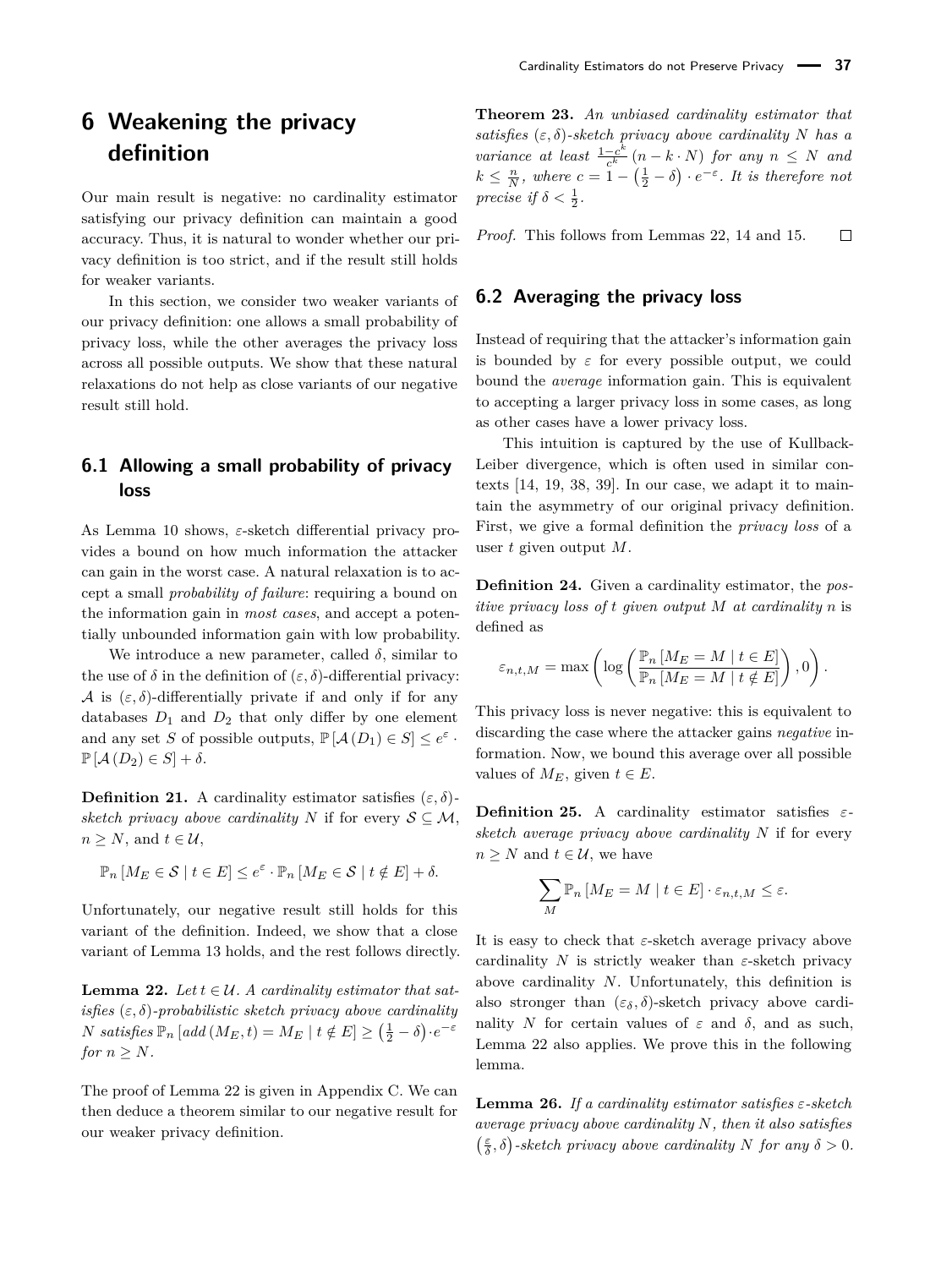The proof is given in Appendix [D.](#page-19-0) This lemma leads to a similar version of the negative result.

**Theorem 27.** *An unbiased cardinality estimator that satisfies ε-sketch average privacy above cardinality N has a variance at least*  $\frac{1-c^k}{c^k}$  $\frac{-c^{n}}{c^{k}}(n-k \cdot N)$  *for any*  $n \leq N$ *and*  $k \leq \frac{n}{N}$ *, where*  $c = 1 - \frac{e^{-4\varepsilon}}{4}$  $\frac{1}{4}$ . It is thus not precise.

*Proof.* This follows directly from Lemma [26](#page-11-2) with  $\delta = \frac{1}{4}$ , and Theorem [23.](#page-11-3)

Recall that all existing cardinality estimators satisfy our axioms and have a bounded accuracy. Thus, an immediate corollary is that for all cardinality estimators used in practice, there are some users for which the *average* privacy loss is very large.

<span id="page-12-2"></span>*Remark* 28. This idea of *averaging*  $\varepsilon$  is similar to the idea behind Rényi differential privacy [\[33\]](#page-17-14). The parameter  $\alpha$  of Rényi differential privacy determines the averaging method used (geometric mean, arithmetic mean, quadratic mean, etc.). Using KL-divergence corresponds to  $\alpha = 1$ , while  $\alpha = 2$  averages all possible values of *e*<sup>ε</sup>. Increasing *α* strengthens the privacy definition [\[33,](#page-17-14) Prop. 9], so our negative result still holds.

## <span id="page-12-0"></span>**7 Privacy loss of individual users**

So far, we only considered definitions of privacy that give the same guarantees for all users. What if we allow certain users to have less privacy than others, or if we were to average the privacy loss *across users* instead of averaging over all possible outcomes for each user?

Such definitions would generally not be sufficiently convincing to be used in practice: one typically wants to protect *all users*, not just a majority of them. In this section, we show that even if we relax this requirement. cardinality estimators would in practice leak a significant amount of information.

### **7.1 Allowing unbounded privacy loss for some users**

What happens if we allow some users to have unbounded privacy loss? We could achieve this by requiring the existence of a subset of users T ⊆ U of density 1 − *δ*, such that every user in  $\mathcal T$  is protected by  $\varepsilon$ -sketch privacy above cardinality *N*. In this case, a ratio  $\delta$  of possible targets are not protected.

This approach only makes sense if the attacker cannot choose the target *t*. For our attacker model, this might be realistic: suppose that the attacker wants to target just one particular person. Since all user identifiers are hashed before being passed to the cardinality estimator, this person will be associated to a hash value that the attacker can neither predict nor influence. Thus, although the attacker picks *t*, the true target of the attack is  $h(t)$ , which the attacker cannot choose.

Unfortunately, this drastic increase in privacy risk for some users does not lead to a large increase in accuracy. Indeed, the best possible use of this ratio *δ* of users from an accuracy perspective would simply be to count exactly the users in a sample of sampling ratio *δ*.

Estimating the total cardinality based on this sample, similarly to the optimal estimator in the proof of Lemma [15,](#page-9-1) leads to a variance of  $\frac{1-\delta}{\delta} \cdot (n-N)$ . If  $\delta$  is very small (say,  $\delta \simeq 10^{-4}$ ), this variance is too large for counting small values of *n* (say,  $n \approx 1000$  and  $N \approx 100$ ). This is not surprising: if 99*.*99% of the values are ignored by the cardinality estimator, we cannot expect it to count values of *n* on the order of thousands. But even this value of  $\delta$  is larger than what is often used with (*ε, δ*)-differential privacy, where typically, *δ* = *o*(1*/n*).

But in our running example, sketches must yield a reasonable accuracy both at small and large cardinalities, if many sketches are aggregated. This implicitly assumes that the service operates at a large scale, say with at least  $10^7$  users. With  $\delta = 10^{-4}$ , this means that thousands of users are not covered by the privacy property. This is unacceptable for most applications.

#### <span id="page-12-1"></span>**7.2 Averaging the privacy loss across users**

Instead of requiring the same *ε* for every user, we could require that the *average* information gain by the attacker is bounded by  $\varepsilon$ . In this section, we take the example of HyperLogLog to show that accuracy is not incompatible with this notion of average privacy, but that cardinality estimators used in practice do not preserve privacy even if we average across all users.

First, we define this notion of average information gain across users.

**Definition 29.** Recall the definition of the positive privacy loss  $\varepsilon_{n,t,M}$  of *t* given output *M* at cardinality *n* from Definition [24:](#page-11-4) The maximum privacy loss of *t* at cardinalty *n* is defined as  $\varepsilon_{n,t} = \max_M (\varepsilon_{n,t,M})$ . A cardinality estimator satisfies *ε-sketch privacy on average* if we have, for all  $n, \frac{1}{|\mathcal{U}|} \sum_{t \in \mathcal{U}} \varepsilon_{n,t} \leq \varepsilon$ .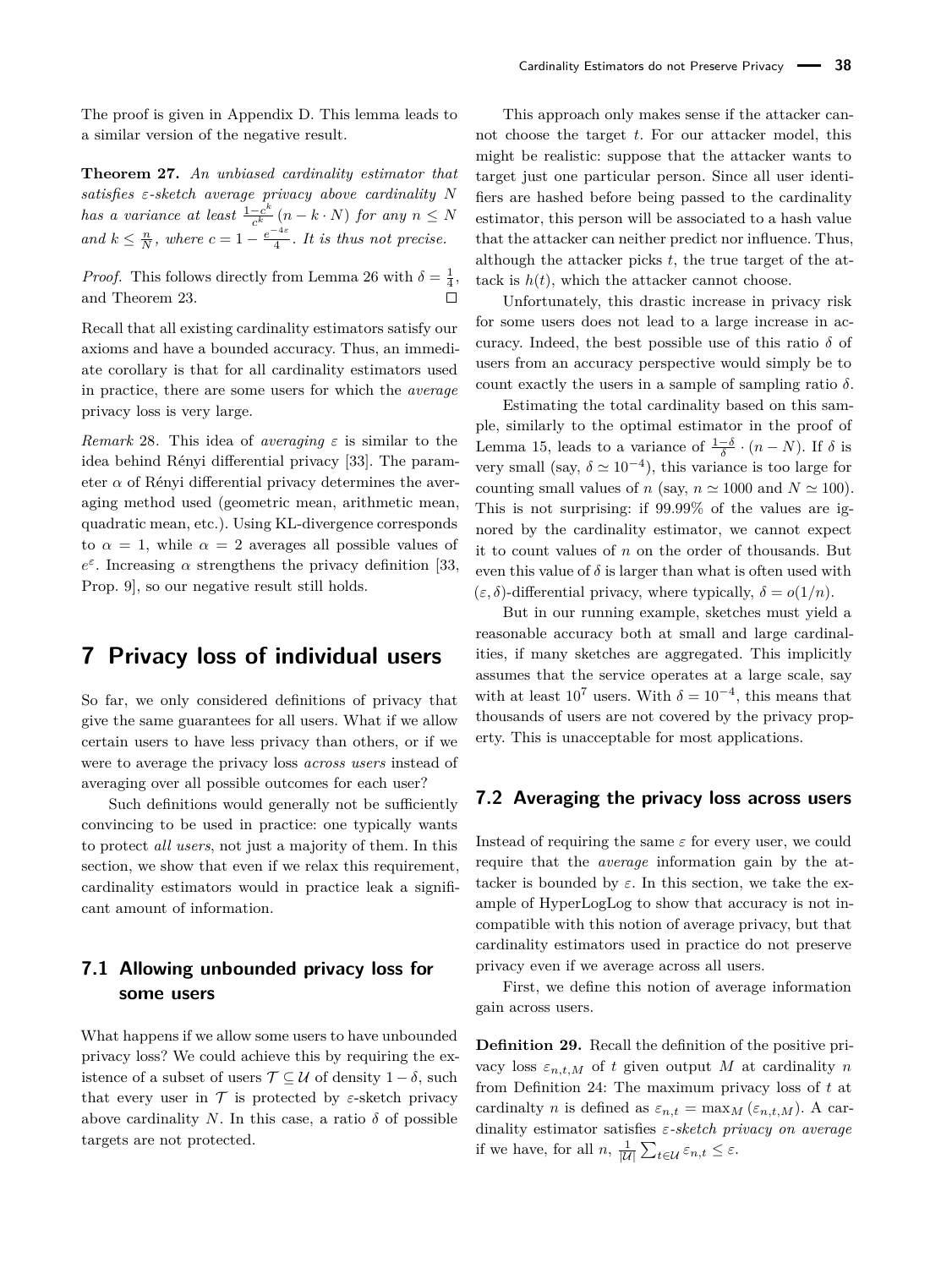<span id="page-13-0"></span>

**Fig. 3.**  $\varepsilon_n$  as a function of *n*, for HyperLogLog cardinality estimators of different *p* parameters. The blue line is 2, corresponding to the commonly recommended value of  $\varepsilon = \ln(2)$  in differential privacy.

In this definition, we accept that some users might have less privacy as long as the *average* user satisfies our initial privacy definition. Remark [28](#page-12-2) is still relevant: we chose to average over all values of *ε*, but other averaging functions are possible and would lead to strictly stronger definitions.

We show that HyperLogLog satisfies this definition and we consider the value of  $\varepsilon$  for various parameters and their significance. Intuitively, a HyperLogLog cardinality estimator puts every element in a random *bucket*, and each bucket counts the *maximum number of leading zeroes* of elements added in this bucket. More details are given in Appendix [E.](#page-19-1)

HyperLogLog cardinality estimators have a parameter *p* that determines its memory consumption, its accuracy, and, as we will see, its level of average privacy.

<span id="page-13-1"></span>**Theorem 30.** *Assuming a sufficiently large*  $|\mathcal{U}|$ *, a HyperLogLog cardinality estimator of parameter p satisfies εn-sketch privacy above cardinality N on average where for*  $N \geq n$ *,* 

$$
\varepsilon_n \simeq -\sum_{k\geq 1} 2^{-k} \log \left( 1 - \left( 1 - 2^{-p-k} \right)^n \right).
$$

The assumption that the set of possible elements is very large and its consequences are explained in more detail in the proof of this theorem, given in Appendix [E.](#page-19-1)

How does this positive result fit practical use cases? Figure [3](#page-13-0) plots  $\varepsilon_n$  for three different HyperLogLog cardinality estimators. It shows two important results.

First, cardinality estimators used in practice do not preserve privacy. For example, the default parameter used for production pipelines at Google and on the Big-Query service [\[2\]](#page-16-7) is  $p = 15$ . For this value of p, an attacker can determine with significant accuracy whether a target was added to a sketch; not only in the worst

case, but for the *average* user too. The average risk only becomes reasonable for  $n \geq 10,000$ , a threshold too large for most data analysis tasks.

Second, by sacrificing some accuracy, it is possible to obtain a reasonable *average privacy*. For example, a HyperLogLog sketch for which  $p = 9$  has a relative standard error of about 5%, and an  $\varepsilon_n$  of about 1 for  $n = 1000$ . Unfortunately, even when the average risk is acceptable, some users will still be at a higher risk: users *e* with a large number of leading zeroes are much more identifiable than the average. For example, if  $n = 1000$ , there is a 98% chance that at least one user has  $\rho(e) > 8$ . For this user,  $\varepsilon_{n,t} \simeq 5$ , a very high value.

Our calculations yield only an approximation of  $\varepsilon_n$  that is an upper bound on the actual privacy loss in HyperLogLog sketches. However, these alarming results can be confirmed experimentally. We simulated  $\mathbb{P}_n$  [*add* ( $M_E, t$ ) =  $M_E$  |  $t \notin E$ ], for uniformly random values of *t*, using HyperLogLog sketches with the parameter  $p = 15$ , the default used for production pipelines at Google and on the BigQuery service [\[2\]](#page-16-7). For each cardinality *n*, we generated 10,000 different random target values, and added each one to 1,000 HyperLogLog sketches of cardinality *n* (generated from random values). For each target, we counted the number of sketches that ignored it.

Figure [4](#page-14-2) plots some percentile values. For example, the all-targets curve (100th percentile) has a value of 33% at cardinality  $n = 10,000$ . This means that each of the 10,000 random targets was ignored by at most 33% of the 1,000 random sketches of this cardinality, i.e.,  $\mathbb{P}_n$  [add ( $M_E, t$ ) =  $M_E$  |  $t \notin E$ ]  $\leq 33\%$  for all  $t$ . In other words, an attacker observes with at least 67% probability a change when adding a random target to a random sketch that did not contain it. Similarly, the 10thpercentile at  $n = 10,000$  has a value of 3.8%. So 10% of the targets were ignored by at most 3.8% of the sketches, i.e.,  $\mathbb{P}_n$  [*add* ( $M_E, t$ ) =  $M_E$  |  $t \notin E$ ] ≤ 3.8% for 10% of all users *t*. That is, for the average user *t*, there is a 10% chance that a sketch with 10,000 elements changes with likelihood at least 96.2% when *t* is first added.

For small cardinalities  $(n < 1,000)$ , adding an element that has not yet been added to the sketch will almost certainly modify the sketch: an attacker observing that a sketch does not change after adding *t* can deduce with near-certainty that *t* was added previously.

Even for larger cardinalities, there is always a constant number of people with high privacy loss. For *n*  $= 1,000$ , no target was ignored by more than 5.5% of the sketches. For  $n = 10,000, 10\%$  of the users were ignored by at most 3.8% of the sketches. Similarly, the 1st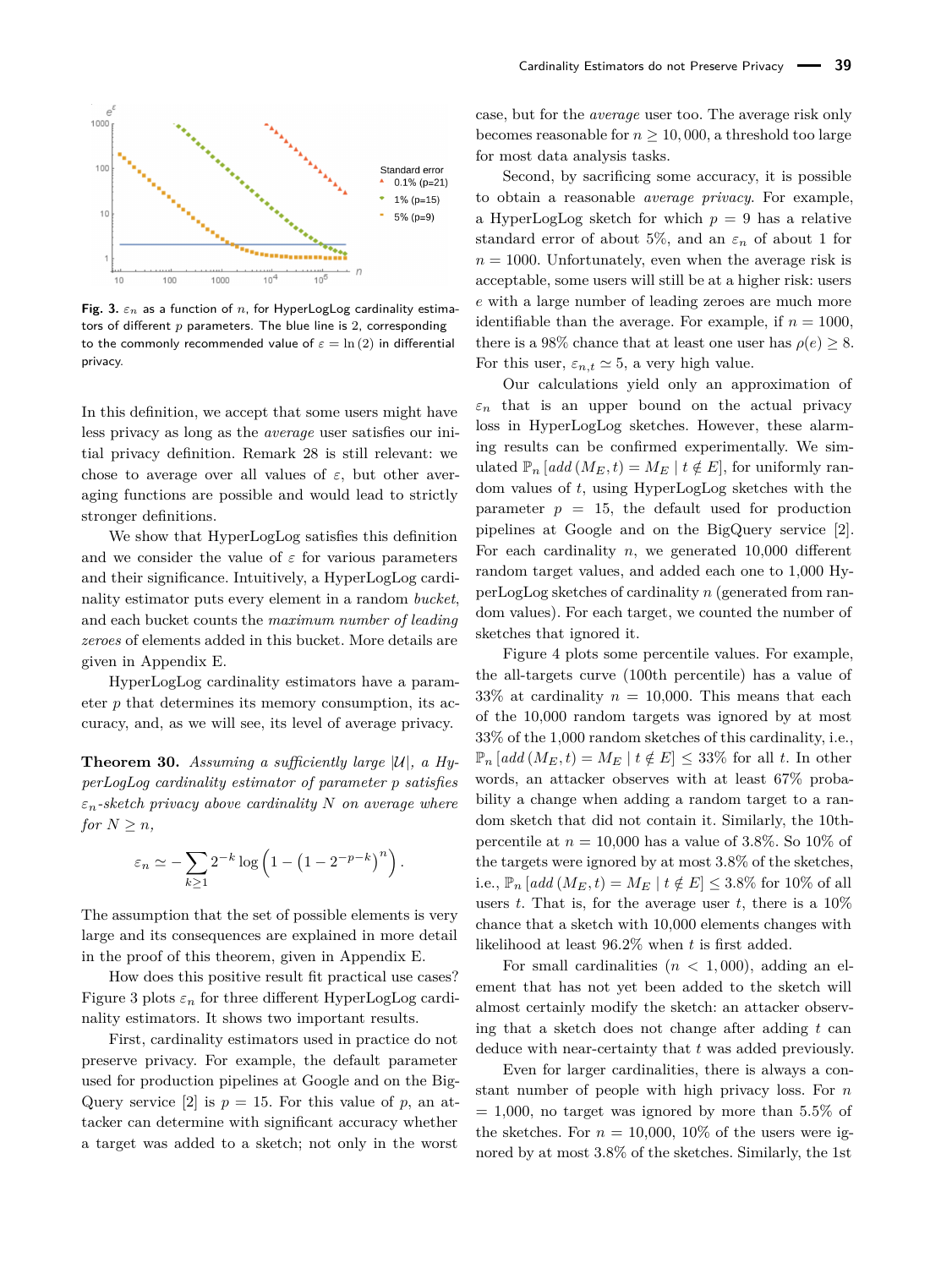<span id="page-14-2"></span>

**Fig. 4.** Simulation of  $\mathbb{P}_n$  [add ( $M_E, t$ ) =  $M_E$  |  $t \notin E$ ], for uniformly chosen values of *t*, using HyperLogLog sketches with parameter  $p = 15$ .

percentile at  $n = 100,000$  and the 1st permille at  $n =$ 1,000,000 are 4.6% and 4.5%, respectively. In summary, across all cardinalities *n*, at least 1,000 users *t* have  $\mathbb{P}_n$  [add ( $M_E, t$ ) =  $M_E$  |  $t \notin E$ ]  $\leq 0.05$ . For these users, the corresponding privacy loss is  $e^{\varepsilon} = \frac{1}{0.055} \simeq 18$ . Concretely, if the attacker initially believes that  $\mathbb{P}_n$  [ $t \in E$ ] is 1%, this number grows to 15% after observing that  $add(M_E, t) = M_E$ . If it is initially 10%, it grows to 66%. And if it is initially 25%, it grows to 86%.

## <span id="page-14-0"></span>**8 Mitigation strategies**

A corollary of Theorem [12](#page-7-2) and of our analysis of Section [7.2](#page-12-1) is that the cardinality estimators used in practice do not preserve privacy. How can we best protect cardinality estimator sketches against insider threats,in realistic settings? Of course, classical data protection techniques are relevant: encryption, access controls, auditing of manual accesses, etc. But in addition to these best practices, cardinality estimators like HyperLogLog allow for specific risk mitigation techniques, which restrict the attacker's capabilities.

#### <span id="page-14-1"></span>**8.1 Salting the hash function with a secret**

As explained in Section [3,](#page-2-0) most cardinality estimators use a hash function *h* as the first step of the *add* operation: *add* (*M, t*) only depends on *M* and the hash value  $h(t)$ . This hash can be salted with a secret value. This salt can be made inaccessible to humans, with access controls restricting access to production binaries compiled from trusted code. Thus, an adversary cannot learn all the relevant parameters of the cardinality

estimator and can no longer add users to sketches. Of course, to avoid a salt reconstruction attack, a cryptographic hash function must be used.

The use of a salt does not hinder the usefulness of sketches: they can still be merged (for all cardinality estimators given as examples in Section [3\)](#page-2-0) and the cardinality can still be estimated without accuracy loss. However, if an attacker gains direct access to a sketch *M* with the aim of targeting a user *t* and does not know the secret salt, then she cannot compute  $h(t)$  and therefore cannot compute *add* (*M, t*). This prevents the previous obvious attack of adding *t* to *M* and observing whether the result is different.

However, this solution has two issues.

**Secret salt rotation** The secret salt must be the same for all sketches as otherwise sketches cannot be merged. Indeed, if a hash function  $h_1$  is used to create a sketch *M*<sub>1</sub> and *h*<sub>2</sub> is used to create *M*<sub>2</sub>, then if  $h_1(t) \neq h_2(t)$  for some *t* that is added to both  $M_1$  and  $M_2$ , *t* will be seen as a *different user* in *M*<sup>1</sup> and *M*2: the cardinality estimator no longer ignores duplicates. Good key management practices also recommend regularly rotating secret keys. In this context, changing the key requires recomputing all previously computed sketches. This requires keeping the original raw data, makes pipelines more complex, and can be computationally costly.

**Sketch intersection** For most cardinality estimators given as examples in Section [3,](#page-2-0) it is possible for an attacker to guess  $h(t)$  from a family of sketches  $(M_1, \ldots,$  $M_k$ ) for which the attacker *knows* that  $t \in M_1$ . For example, intersecting the lists stored in K-Minimum Values sketches can provide information on which hashes come from users that have been in *all* sketches. For HyperLogLog, one can use the leading zeroes in nonempty buckets to get partial information on the hash value of users who are in all sketches. Moreover, Hyper-LogLog++ [\[29\]](#page-16-5) has a *sparse mode* that stores full hashes when the sketch contains a small number of values; this makes intersection attacks even easier.

Intersection attacks are realistic, although they are significantly more complex than simply checking if  $add(M, t) = M$ . In our running example, sketches come from counting users across locations and time periods. If an internal attacker wants to target someone she knows, she can gather information about where they went using side channels like social media posts. This gives her a series of sketches  $M_1, \ldots, M_k$  that she *knows* her target belongs to, and from these, she can get information on  $h(t)$  and use it to perform an attack equivalent to checking whether  $add(M,t) = M$ .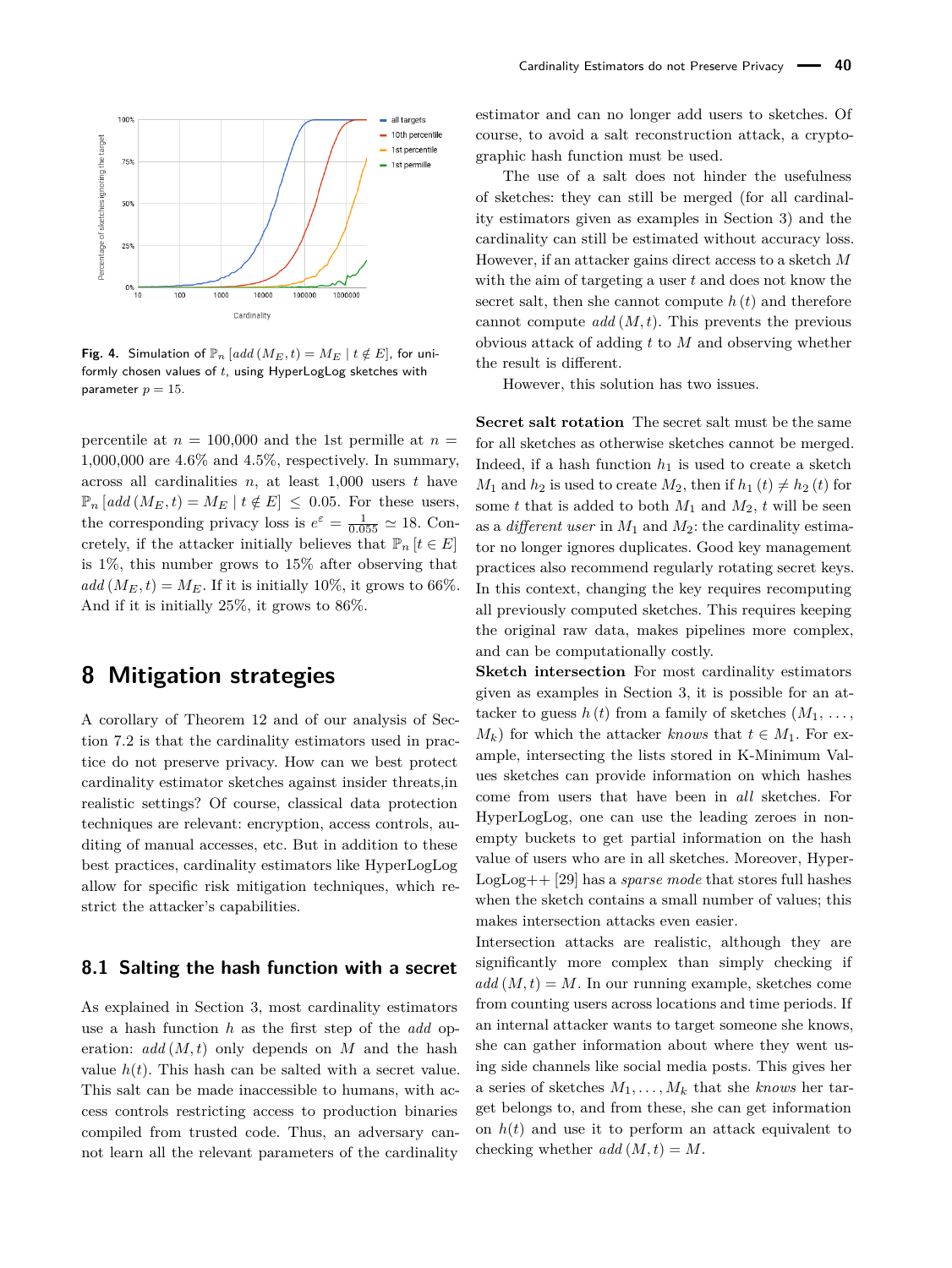Another possible risk mitigation technique is homomorphic encryption. Each sketch could be encrypted in a way that allows sketches to be merged, and new elements to be added; while ensuring that an attacker cannot do any operation without some secret key. Homomorphic encryption typically has significant overhead. so it is likely to be too costly for most use cases. Our impossibility results assume a computationally unbounded attacker; however, it is possible that an accurate sketching mechanism using homomorphic encryption could provide privacy against *polynomial-time* attackers. We leave this area of research for future work.

#### **8.2 Using a restricted API**

Using cardinality estimator sketches to perform data analysis tasks only requires access to two operations: *merge* and *estimate*. So a simple option is to process the sketches over an API that only allows this type of operation. One option is to provide a SQL engine on a database, and only allow SQL functions that correspond to *merge* and *estimate* over the column containing sketches. In the BigQuery SQL engine, this corresponds to allowing HLL\_COUNT.MERGE and HLL\_- COUNT.EXTRACT functions, but not other functions over the column containing sketches [\[2\]](#page-16-7). Thus, the attacker cannot access the raw sketches.

Under this technique, an attacker who only has access to the API can no longer directly check whether  $add(M,t) = M$ . Since she does not have access to the sketch internals, she cannot perform the intersection attack described previously either. To perform the check, her easiest option is to impersonate her target within the service, interact with the service so that a sketch  $M_{\{t\}}$  containing *only* her target is created in the sketch database, and compare the estimates obtained from *M* and  $merge(M, M_{\{t\}})$ . Following the intuition given in Section [5.1,](#page-7-1) if these estimates are the same, then the target is more likely to be in the dataset. How much information the attacker gets this way depends on  $\mathbb{P}[\text{estimate } (add \,(M_E, t)) = \text{estimate } (M_E) \,|\, t \notin E].$  We can increase this quantity by rounding the result of the *estimate* operation, thus limiting the accuracy of the external attacker. This would make the attack described in this work slightly more difficult to execute, and less efficient. However, it is likely that the attack could be adapted, for example by repeating it multiple times with additional fake elements.

This risk mitigation technique can be combined with the previous one. The restricted API protects the sketches during normal use by data analysts, i.e., against external attackers. The hash salting mitigates the risk of manual access to the sketches, e.g., by internal attackers. This type of direct access is not needed for most data analysis tasks, so it can be monitored via other means.

## **9 Conclusion**

We formally defined a class of cardinality estimator algorithms with an associated system and attacker model that captures the risks associated with processing personal data in cardinality estimator sketches. Based on this model, we proposed a privacy definition that expresses that the attacker cannot gain significant knowledge about a given target.

We showed that our privacy definition, which is strictly weaker than any reasonable definition used in practice, is incompatible with the accuracy and aggregation properties required for practical uses of cardinality estimators. We proved similar results for even weaker definitions, and we measured the privacy loss associated with the HyperLogLog cardinality estimator, commonly used in data analysis tasks.

Our results show that designing accurate privacypreserving cardinality estimator algorithms is impossible, and that the cardinality estimator sketches used in practice should be considered as sensitive as raw data. These negative results are a consequence of the *structure* imposed on cardinality estimators: idempotence, commutativity, and existence of a well-behaved merge operation. This result shows a fundamental incompatibility between accurate aggregation and privacy. A natural question is ask whether other sketching algorithms have similar incompatibilities, and what are minimal axiomatizations that lead to similar impossibility results.

## **10 Acknowledgements**

The authors thank Jakob Dambon for providing insights which helped us prove Lemma [15,](#page-9-1) Esfandiar Mohammadi for numerous fruitful discussions, as well as Christophe De Cannière, Pern Hui Chia, Chao Li, Aaron Johnson and the anonymous reviewers for their helpful comments. This work was partially funded by Google, and done while Andreas Lochbihler was at ETH Zurich.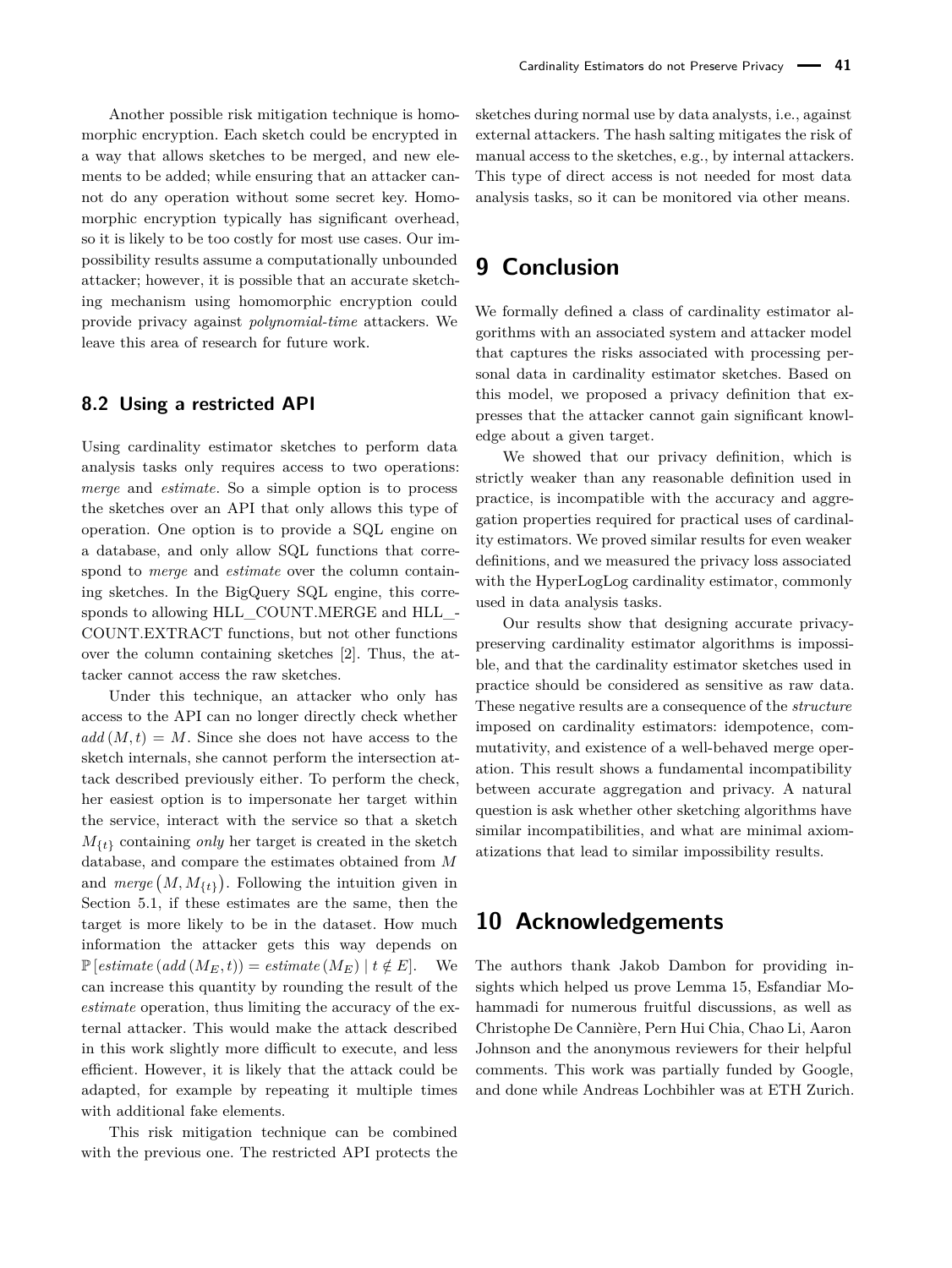## **References**

- <span id="page-16-6"></span>[1] [n. d.]. Approximate algorithms in Apache Spark: HyperLogLog and Quantiles. https://databricks.com/blog/2016/05/19/approximatealgorithms-in-apache-spark-hyperloglog-and-quantiles.html. Accessed: 2018-05-03.
- <span id="page-16-7"></span>[2] [n. d.]. BigQuery Technical Documentation on Functions & Operators. https://cloud.google.com/bigquery/docs/reference/standardsql/functions-and-operators. Accessed: 2017-10-24.
- <span id="page-16-8"></span>[3] [n. d.]. HyperLogLog implementation for mssql. https://github.com/shuvava/mssql-hll. Accessed: 2018- 05-03.
- <span id="page-16-9"></span>[4] [n. d.]. PostgreSQL extension extension adding HyperLogLog data structures as a native data type. https://github.com/citusdata/postgresql-hll. Accessed: 2018-05-03.
- <span id="page-16-10"></span>[5] Vikas G Ashok and Ravi Mukkamala. 2014. A scalable and efficient privacy preserving global itemset support approximation using Bloom filters. In IFIP Annual Conference on Data and Applications Security and Privacy. Springer, 382–389.
- <span id="page-16-23"></span>[6] Ziv Bar-Yossef, TS Jayram, Ravi Kumar, D Sivakumar, and Luca Trevisan. 2002. Counting distinct elements in a data stream. In International Workshop on Randomization and Approximation Techniques in Computer Science. Springer,  $1 - 10$ .
- <span id="page-16-14"></span>[7] Raef Bassily, Adam Groce, Jonathan Katz, and Adam Smith. 2013. Coupled-worlds privacy: Exploiting adversarial uncertainty in statistical data privacy. In Foundations of Computer Science (FOCS), 2013 IEEE 54th Annual Symposium on. IEEE, 439–448.
- <span id="page-16-19"></span>[8] Raef Bassily and Adam Smith. 2015. Local, private, efficient protocols for succinct histograms. In Proceedings of the forty-seventh annual ACM symposium on Theory of computing. ACM, 127–135.
- <span id="page-16-20"></span>[9] Raef Bassily, Uri Stemmer, Abhradeep Guha Thakurta, et al. 2017. Practical locally private heavy hitters. In Advances in Neural Information Processing Systems. 2288–2296.
- <span id="page-16-24"></span>[10] Kevin Beyer, Peter J Haas, Berthold Reinwald, Yannis Sismanis, and Rainer Gemulla. 2007. On synopses for distinctvalue estimation under multiset operations. In Proceedings of the 2007 ACM SIGMOD international conference on Management of data. ACM, 199–210.
- <span id="page-16-15"></span>[11] Raghav Bhaskar, Abhishek Bhowmick, Vipul Goyal, Srivatsan Laxman, and Abhradeep Thakurta. 2011. Noiseless database privacy. In International Conference on the Theory and Application of Cryptology and Information Security. Springer, 215–232.
- <span id="page-16-27"></span>[12] George Casella and Roger L Berger. 2002. Statistical inference. Vol. 2. Duxbury Pacific Grove, CA.
- <span id="page-16-4"></span>[13] Jeffrey Dean and Sanjay Ghemawat. 2008. MapReduce: simplified data processing on large clusters. Commun. ACM 51, 1 (2008), 107–113.
- <span id="page-16-25"></span>[14] Claudia Diaz, Stefaan Seys, Joris Claessens, and Bart Preneel. 2002. Towards measuring anonymity. In International Workshop on Privacy Enhancing Technologies. Springer, 54–68.
- <span id="page-16-16"></span>[15] Yitao Duan. 2009. Privacy without noise. In Proceedings of the 18th ACM conference on Information and knowledge management. ACM, 1517–1520.
- <span id="page-16-2"></span>[16] Marianne Durand and Philippe Flajolet. 2003. Loglog counting of large cardinalities. In European Symposium on Algorithms. Springer, 605–617.
- <span id="page-16-18"></span>[17] Cynthia Dwork. 2008. Differential privacy: A survey of results. In International Conference on Theory and Applications of Models of Computation. Springer, 1–19.
- <span id="page-16-13"></span>[18] Cynthia Dwork, Frank McSherry, Kobbi Nissim, and Adam Smith. 2006. Calibrating noise to sensitivity in private data analysis. In Theory of Cryptography Conference. Springer, 265–284.
- <span id="page-16-26"></span>[19] Cynthia Dwork, Guy N Rothblum, and Salil Vadhan, 2010. Boosting and differential privacy. In Foundations of Computer Science (FOCS), 2010 51st Annual IEEE Symposium on. IEEE, 51–60.
- <span id="page-16-12"></span>[20] Rolf Egert, Marc Fischlin, David Gens, Sven Jacob, Matthias Senker, and Jörn Tillmanns. 2015. Privately computing setunion and set-intersection cardinality via Bloom filters. In Australasian Conference on Information Security and Privacy. Springer, 413–430.
- <span id="page-16-21"></span>[21] Úlfar Erlingsson, Vasyl Pihur, and Aleksandra Korolova. 2014. RAPPOR: Randomized aggregatable privacy-preserving ordinal response. In Proceedings of the 2014 ACM SIGSAC conference on computer and communications security. ACM, 1054–1067.
- <span id="page-16-0"></span>[22] Cristian Estan, George Varghese, and Mike Fisk. 2003. Bitmap algorithms for counting active flows on high speed links. In Proceedings of the 3rd ACM SIGCOMM conference on Internet measurement. ACM, 153–166.
- <span id="page-16-22"></span>[23] Giulia Fanti, Vasyl Pihur, and Úlfar Erlingsson. 2016. Building a rappor with the unknown: Privacy-preserving learning of associations and data dictionaries. Proceedings on Privacy Enhancing Technologies 2016, 3 (2016), 41–61.
- <span id="page-16-3"></span>[24] Philippe Flajolet, Éric Fusy, Olivier Gandouet, and Frédéric Meunier. 2008. HyperLogLog: the analysis of a near-optimal cardinality estimation algorithm. DMTCS Proceedings 1 (2008).
- <span id="page-16-1"></span>[25] Philippe Flajolet and G Nigel Martin. 1985. Probabilistic counting algorithms for data base applications. Journal of computer and system sciences 31, 2 (1985), 182–209.
- <span id="page-16-11"></span>[26] Philippe Golle and Kurt Partridge. 2009. On the anonymity of home/work location pairs. Pervasive computing (2009), 390–397.
- <span id="page-16-28"></span>[27] Michaela Gotz, Ashwin Machanavajjhala, Guozhang Wang, Xiaokui Xiao, and Johannes Gehrke. 2012. Publishing search logs—a comparative study of privacy guarantees. IEEE Transactions on Knowledge and Data Engineering 24, 3 (2012), 520–532.
- <span id="page-16-17"></span>[28] Krzysztof Grining and Marek Klonowski. 2017. Towards Extending Noiseless Privacy: Dependent Data and More Practical Approach. In Proceedings of the 2017 ACM on Asia Conference on Computer and Communications Security. ACM, 546–560.
- <span id="page-16-5"></span>[29] Stefan Heule, Marc Nunkesser, and Alexander Hall. 2013. HyperLogLog in practice: algorithmic engineering of a state of the art cardinality estimation algorithm. In Proceedings of the 16th International Conference on Extending Database Technology. ACM, 683–692.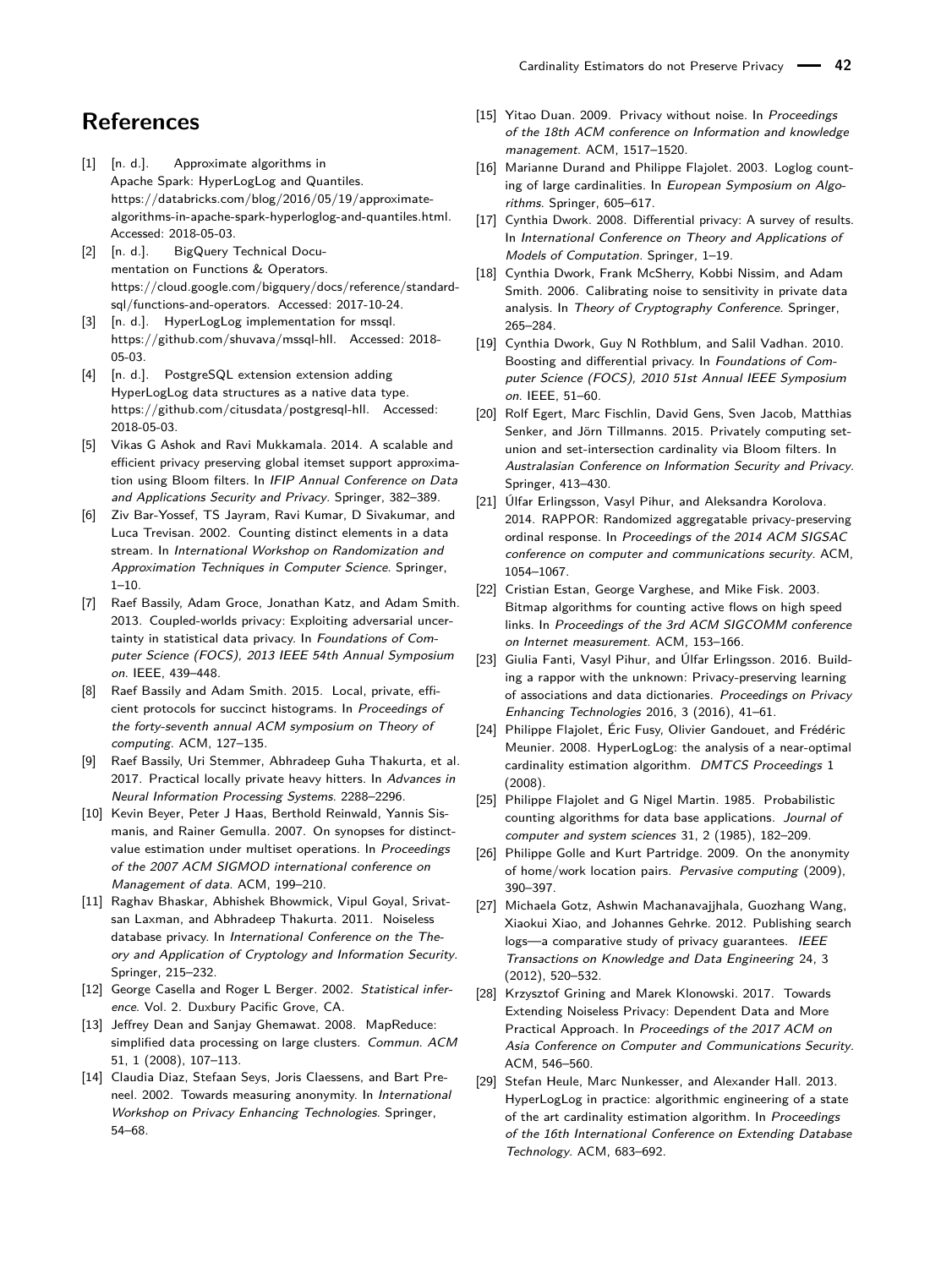- <span id="page-17-6"></span>[30] Daniel Kifer and Ashwin Machanavajjhala. 2012. A rigorous and customizable framework for privacy. In Proceedings of the 31st ACM SIGMOD-SIGACT-SIGAI symposium on Principles of Database Systems. ACM, 77–88.
- <span id="page-17-15"></span>[31] Ashwin Machanavajjhala, Daniel Kifer, John Abowd, Johannes Gehrke, and Lars Vilhuber. 2008. Privacy: Theory meets practice on the map. In Proceedings of the 2008 IEEE 24th International Conference on Data Engineering. IEEE Computer Society, 277–286.
- <span id="page-17-5"></span>[32] Luca Melis, George Danezis, and Emiliano De Cristofaro. 2015. Efficient private statistics with succinct sketches.  $arXiv$ preprint arXiv:1508.06110 (2015).
- <span id="page-17-14"></span>[33] Ilya Mironov. 2017. Renyi differential privacy. In Computer Security Foundations Symposium (CSF), 2017 IEEE 30th. IEEE, 263–275.
- <span id="page-17-4"></span>[34] Anna Monreale, Wendy Hui Wang, Francesca Pratesi, Salvatore Rinzivillo, Dino Pedreschi, Gennady Andrienko, and Natalia Andrienko. 2013. Privacy-preserving distributed movement data aggregation. In Geographic Information Science at the Heart of Europe. Springer, 225–245.
- <span id="page-17-0"></span>[35] Sriram Padmanabhan, Bishwaranjan Bhattacharjee, Tim Malkemus, Leslie Cranston, and Matthew Huras. 2003. Multidimensional clustering: A new data layout scheme in db2. In Proceedings of the 2003 ACM SIGMOD international conference on Management of data. ACM, 637–641.
- <span id="page-17-10"></span>[36] Odysseas Papapetrou, Wolf Siberski, and Wolfgang Nejdl. 2010. Cardinality estimation and dynamic length adaptation for Bloom filters. Distributed and Parallel Databases 28, 2 (2010), 119–156.
- <span id="page-17-7"></span>[37] Vibhor Rastogi, Michael Hay, Gerome Miklau, and Dan Suciu. 2009. Relationship privacy: output perturbation for queries with joins. In Proceedings of the twenty-eighth ACM SIGMOD-SIGACT-SIGART symposium on Principles of database systems. ACM, 107–116.
- <span id="page-17-12"></span>[38] David Rebollo-Monedero and Jordi Forné. 2010. Optimized query forgery for private information retrieval. IEEE Transactions on Information Theory 56, 9 (2010), 4631–4642.
- <span id="page-17-13"></span>[39] David Rebollo-Monedero, Jordi Forne, and Josep Domingo-Ferrer. 2010. From t-closeness-like privacy to postrandomization via information theory. IEEE Transactions on Knowledge and Data Engineering 22, 11 (2010), 1623–1636.
- <span id="page-17-1"></span>[40] Amit Shukla, Prasad Deshpande, Jeffrey F Naughton, and Karthikeyan Ramasamy. 1996. Storage estimation for multidimensional aggregates in the presence of hierarchies. In VLDB, Vol. 96. 522–531.
- <span id="page-17-3"></span>[41] Florian Tschorsch and Björn Scheuermann. 2013. An algorithm for privacy-preserving distributed user statistics. Computer Networks 57, 14 (2013), 2775–2787.
- <span id="page-17-2"></span>[42] Kyu-Young Whang, Brad T Vander-Zanden, and Howard M Taylor. 1990. A linear-time probabilistic counting algorithm for database applications. ACM Transactions on Database Systems (TODS) 15, 2 (1990), 208–229.
- <span id="page-17-8"></span>[43] Shuheng Zhou, Katrina Ligett, and Larry Wasserman. 2009. Differential privacy with compression. In Information Theory, 2009. ISIT 2009. IEEE International Symposium on. IEEE, 2718–2722.

## <span id="page-17-9"></span>**A Proof of Lemma [5](#page-3-2)**

Let *M* and *M'* be two sketches. If  $E = \{e_1, \ldots, e_k\},\$ we denote by  $add(M, E)$  the result of adding elements of *E* successively to *M*:  $add(M, E)$  =  $add (\ldots add (add (M, e_1), e_2), \ldots, e_k).$ 

Let  $E_1$  and  $E_2$  be two sets such that  $M_{E_1}$  =  $M_{E_2} = M'$ , and let *E* be a set such as  $M_E = M$ . Then  $add(M, E_1) = add(add(M_{\varnothing}, E), E_1)$ . Using the two properties of the add function, we get  $add(M, E_1)$  $\alpha$ dd ( $\alpha$ dd ( $M_{\varnothing}, E_1$ ),  $E$ ) =  $\alpha$ dd ( $M', E$ ). The same reasoning leads to  $add(M, E_2) = add(M, E_1)$ : the merge function does not depend on the choice of *E*.

In addition, note that  $merge(M, M')$  $\equiv$  $add(M_{\varnothing}, E \cup E_1)$ . Thus, commutativity, associativity, idempotence, and neutrality follow directly from the same properties of set union.

## <span id="page-17-11"></span>**B Full proof of Lemma [15](#page-9-1)**

The proof is decomposed into three steps. In Step 1, we fix the first *N* elements added to the sketch, and we bound the variance of the estimator that has these elements as initial input. In Step 2, we explicitly compute the probability for an element *t* to be ignored by  $M_E$ , first when *t* is fixed, then when *E* is fixed. We then use these results in Step 3 to average the bound over all possible choices for the *N* elements in *E*, which gives us an overall bound.

#### *Step 1: Bound the estimator variance.*

Let  $E \in \mathcal{P}_N (\mathcal{U})$ . Let  $S_E = \{ t \in \mathcal{U} \mid \text{add}(M_E, t) \neq 0 \}$ *ME*} be the set of elements that are *not* ignored by  $M_E$ . Let  $p_E = \frac{|S_E|}{|\mathcal{U}|}$ , or equivalently, let  $p_E =$  $\mathbb{P}_t$  [add ( $M_E, t$ )  $\neq M_E$  |  $t \notin E$ ], where  $\mathbb{P}_t$  is the distribution that picks  $t$  uniformly randomly in  $\mathcal{U}$ .

*S<sup>E</sup>* can be seen as the *sampling set* of the estimator with *E* as initial input, while  $p<sub>E</sub>$  can be seen as its *sampling fraction*: all other elements are discarded, so the estimator only has access to elements in  $E$  and  $S_E$  to compute its estimate.

The optimal estimator to minimize variance in this context simply counts the exact number of distinct elements in the sample (remembering each one), and di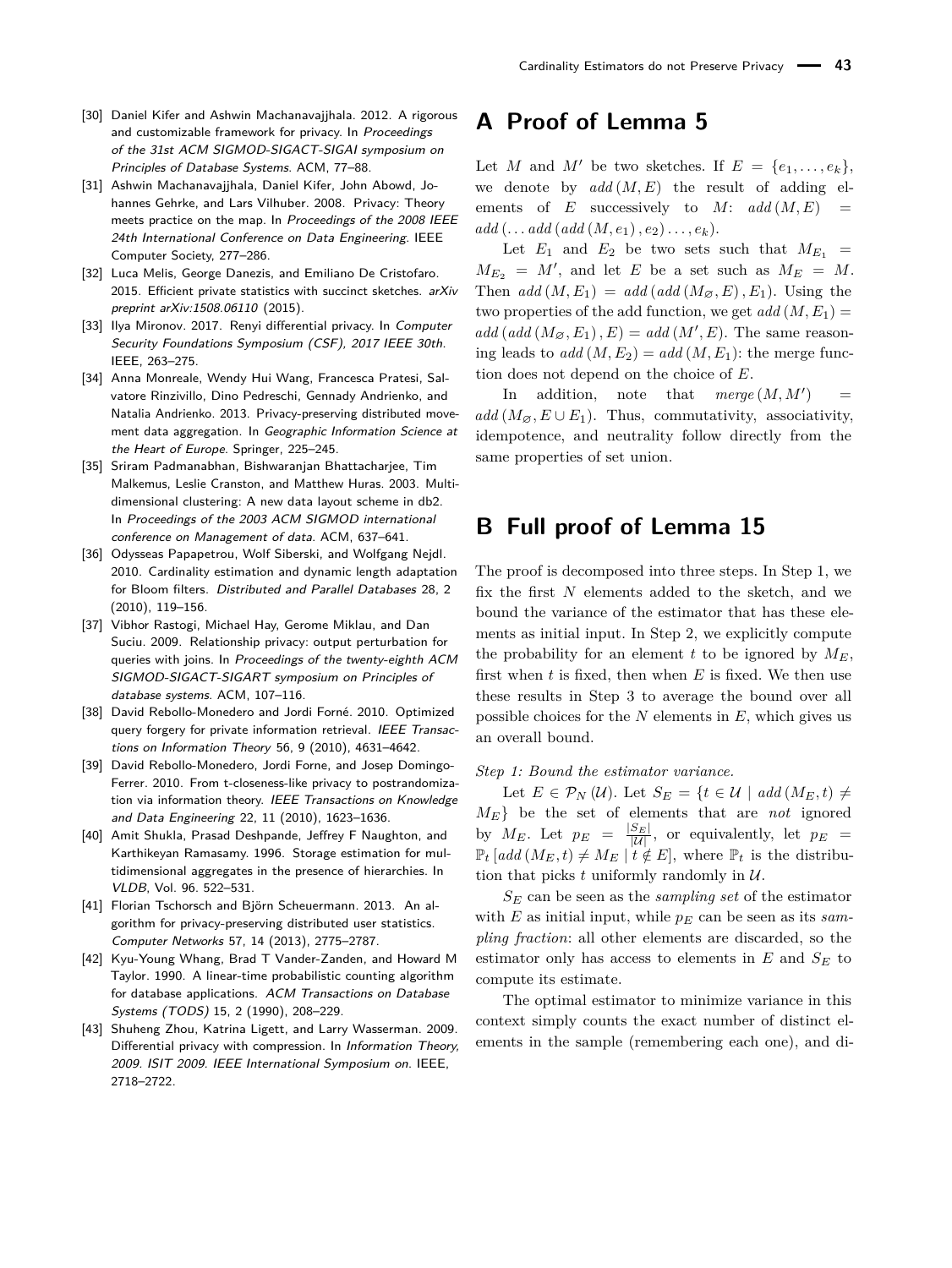vides this number by  $p_E$  to estimate the total number of distinct elements.[1](#page-0-1)

What is the variance  $V_{n|E}$  of this optimal estimator? Suppose we added  $n - N$  elements after reaching the sampling part. The number of elements in the sample is a random variable with variance  $p_E(1 - p_E)(n - N)$ . Dividing this random variable by *p<sup>E</sup>* gives a variance of  $\frac{1-p_E}{p_E} \cdot (n-N)$ . Thus

$$
\mathbb{V}_{n|E} \ge \frac{1 - p_E}{p_E} \cdot (n - N).
$$

Since the first *N* elements are chosen uniformly at random, the variance of the overall estimator is bounded by their average. If we denote by  $\mathcal{P}_N(\mathcal{U})$  the set of all possible subsets  $E \subseteq \mathcal{U}$  of cardinality *N*, we have:

$$
\mathbb{V}_n \ge \arg_{E \in \mathcal{P}_N(u)} \frac{1 - p_E}{p_E} \left( n - N \right) \tag{1}
$$

(where avg stands for the average).

#### *Step 2: Intermediary results.*

Fix  $E \in \mathcal{P}_N (\mathcal{U})$ . Denoting by  $1_X$  the function whose value is 1 if *X* is satisfied and 0 otherwise,

$$
\mathbb{P}_{t} \left[ add \left( M_{E}, t \right) \neq M_{E} \mid t \notin E \right]
$$
\n
$$
= \frac{\mathbb{P}_{t} \left[ add \left( M_{E}, t \right) \neq M_{E} \land t \notin E \right]}{\mathbb{P}_{t} \left[ t \notin E \right]}
$$
\n
$$
= \frac{|\mathcal{U}|}{|\mathcal{U}| - N} \cdot \text{avg}_{t \in \mathcal{U}} \left( 1_{add \left( M_{E}, t \right) \neq M_{E}} \right). \tag{2}
$$

Indeed,  $\mathbb{P}_t$  [ $t \notin E$ ] =  $\frac{|\mathcal{U}| - N}{|\mathcal{U}|}$  is straightforward, and since  $t \in E$  implies  $add(M_E, t) = M_E$ , the condition *add*  $(M_E, t) \neq M_E \wedge t \notin E$  can be simplified to  $add(M_E, t) \neq M_E$ .

Now, fix  $t \in \mathcal{U}$ . Then

$$
\mathbb{P}_N \left[ add \left( M_E, t \right) \neq M_E \mid t \notin E \right] \n= \frac{\mathbb{P}_N \left[ add \left( M_E, t \right) \neq M_E \land t \notin E \right]}{\mathbb{P}_N \left[ t \notin E \right]} \n= \frac{|\mathcal{U}|}{|\mathcal{U}| - N} \cdot \text{avg}_{E \in \mathcal{P}_N(E)} \left( 1_{add \left( M_E, t \right) \neq M_E} \right). \tag{3}
$$

Indeed, we have

$$
\mathbb{P}_{N}[t \notin E] = {\binom{|\mathcal{U}| - 1}{N}} \cdot {\binom{|\mathcal{U}|}{N}}^{-1}
$$
  
= 
$$
\frac{(|\mathcal{U}| - 1)!}{(|\mathcal{U}| - 1 - N)! N!} \cdot \frac{(|\mathcal{U}| - N)! N!}{|\mathcal{U}|!} = \frac{|\mathcal{U}| - N}{|\mathcal{U}|}
$$

*Step 3: Conclude using convexity.*

We now prove that  $\arg_{E \in \mathcal{P}_N(\mathcal{U})} (p_E) \leq$ *p*. Our initial hypothesis states that  $p \geq$  $\mathbb{P}_N$  [*add* ( $M_E, t$ )  $\neq M_E$  |  $t \notin E$ ] for all *t*. We can average this for every *t* and use [\(3\)](#page-18-1) and [\(2\)](#page-18-2):

<span id="page-18-4"></span>
$$
p \ge \text{avg}_{t \in \mathcal{U}} (\mathbb{P}_N \left[ add(M_E, t) \ne M_E \mid t \notin E] \right)
$$
  
\n
$$
\stackrel{(3)}{=} \text{avg}_{t \in \mathcal{U}} \left( \frac{|\mathcal{U}|}{|\mathcal{U}| - N} \cdot \text{avg}_{E \in \mathcal{P}_N(E)} \left( 1_{add(M_E, t) \ne M_E} \right) \right)
$$
  
\n
$$
= \text{avg}_{E \in \mathcal{P}_N(\mathcal{U})} \left( \frac{|\mathcal{U}|}{|\mathcal{U}| - N} \cdot \text{avg}_{t \in \mathcal{U}} \left( 1_{add(M_E, t) \ne M_E} \right) \right)
$$
  
\n
$$
\stackrel{(2)}{=} \text{avg}_{E \in \mathcal{P}_N(\mathcal{U})} (\mathbb{P}_t \left[ add(M_E, t) \ne M_E \mid t \notin E] \right)
$$
  
\n
$$
\ge \text{avg}_{E \in \mathcal{P}_N(\mathcal{U})} (p_E) \qquad (4)
$$

<span id="page-18-3"></span>Now, using [\(1\)](#page-18-3) and [\(4\)](#page-18-4) along with the fact that the function  $x \longrightarrow \frac{1-x}{x} \cdot (n-N)$  is convex and decreasing on (0*,* 1), we can conclude by Jensen's inequality that

$$
\mathbb{V}_n \ge \frac{1-p}{p} (n-N).
$$

## <span id="page-18-0"></span>**C Proof of Lemma [22](#page-11-1)**

<span id="page-18-2"></span>First, we show that if a cardinality estimator verifies  $(\varepsilon, \delta)$ -sketch privacy at a given cardinality, then for each target *t*, we can find an explicit decomposition of the possible outputs: the bound on information gain is satisfied for each possible output, except on a density *δ*. This is similar to the definition of *probabilistic* differential privacy in [\[31\]](#page-17-15) and [\[27\]](#page-16-28), except the decomposition depends on the choice of *t*. We then use this decomposition to prove a variant of our negative result.

<span id="page-18-5"></span>**Lemma 31.** *If a cardinality estimator satisfies*  $(\varepsilon, \delta)$ *sketch privacy above cardinality N, then for every*  $n \geq N$  *and*  $t \in U$ *, we can decompose the space of possible sketches*  $M = M_1 \oplus M_2$  *such that*  $\mathbb{P}_n \left[ M_E \in \mathcal{M}_2 \mid t \in E \right] \leq 2\delta$ , and for all  $M \in \mathcal{M}_1$ :

<span id="page-18-1"></span>
$$
\mathbb{P}_n \left[ M_E = M \mid t \in E \right] \leq 2e^{\varepsilon} \cdot \mathbb{P}_n \left[ M_E = M \mid t \notin E \right].
$$

*Proof.* Suppose the cardinality estimator satisfies  $(\varepsilon, \delta)$ sketch privacy at cardinality *N*, and fix  $n \geq N$  and  $t \in \mathcal{U}$ . Let  $\varepsilon' = \varepsilon + \ln(2)$ .

Let  $\mathcal{M}_1$  be the set of outputs for which the privacy loss is higher than  $\varepsilon'$ . Formally,  $\mathcal{M}_1$  is the set of sketches *M* that satisfy

$$
\mathbb{P}_n \left[ M_E = M \mid t \in E \right] > e^{\varepsilon'} \cdot \mathbb{P}_n \left[ M_E = M \mid t \notin E \right].
$$

We show that  $\mathcal{M}_1$  has a density bounded by  $2\delta$ .

**<sup>1</sup>** The optimality of an estimator under these constraints is proven e.g. in [\[12\]](#page-16-27).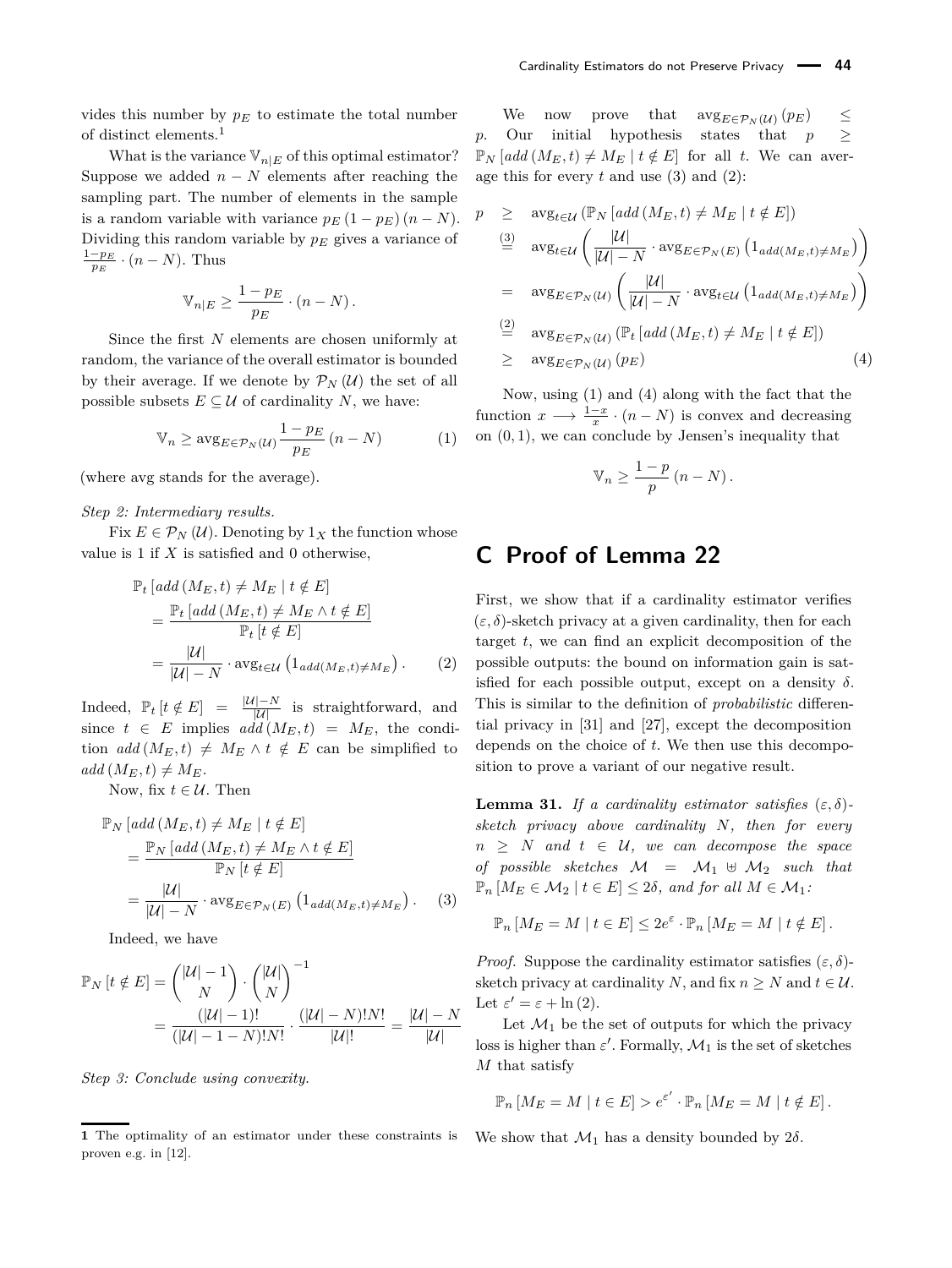Suppose for the sake of contradiction that this set has density at least  $2\delta$  given that  $t \in E$ :

$$
\mathbb{P}_n\left[M \in \mathcal{M}_1 \mid t \in E\right] \geq 2\delta.
$$

We can sum the inequalities in  $\mathcal{M}_1$  to obtain

$$
\mathbb{P}_n\left[M_E \in \mathcal{M}_1 \mid t \in E\right] > e^{\varepsilon'} \cdot \mathbb{P}_n\left[M_E \in \mathcal{M}_1 \mid t \notin E\right].
$$

Averaging both inequalities, we get

$$
\mathbb{P}_n\left[M_E \in \mathcal{M}_1 \mid t \in E\right] > e^{\varepsilon} \cdot \mathbb{P}_n\left[M_E \in \mathcal{M}_1 \mid t \notin E\right] + \delta
$$

since  $e^{\varepsilon'} = e^{\varepsilon + \ln(2)} = 2 \cdot e^{\varepsilon}$ . This contradicts the hypothesis that the cardinality estimator satisfied  $(\varepsilon, \delta)$ -sketch privacy at cardinality *N*.

Thus,  $\mathbb{P}_n [M \in \mathcal{M}_1 | t \in E] < 2\delta$  and by the definition of  $M_1$ , every output  $M \in \mathcal{M}_2 = \mathcal{M} \setminus \mathcal{M}_1$  verifies:

$$
\mathbb{P}_n \left[ M_E = M \mid t \in E \right] \le e^{\varepsilon'} \cdot \mathbb{P}_n \left[ M_E = M \mid t \notin E \right].
$$

We can then use this decomposition to prove Lemma [22.](#page-11-1) Lemma [31](#page-18-5) allows us to get two sets  $\mathcal{M}_1$  and  $\mathcal{M}_2$  such that:

$$
- \mathbb{P}_n \left[ M_E \in \mathcal{M}_2 \mid t \in E \right] \leq 2\delta; \text{ and}
$$
  
- for all  $M \in \mathcal{M}_1$ :

$$
\mathbb{P}_n \left[ M_E = M \mid t \in E \right] \leq 2e^{\varepsilon} \cdot \mathbb{P}_n \left[ M_E = M \mid t \notin E \right].
$$

We decompose  $\mathbb{P}_n$  [add ( $M_E, t$ ) =  $M_E$  |  $t \in E$ ] into

$$
\mathbb{P}_n \left[ add(M_E, t) = M_E \wedge M_E \in \mathcal{M}_1 \mid t \in E \right]
$$
  
+ 
$$
\mathbb{P}_n \left[ add(M_E, t) = M_E \wedge M_E \in \mathcal{M}_2 \mid t \in E \right].
$$

The same reasoning as in the proof of Lemma [13](#page-8-1) gives

$$
\mathbb{P}_n \left[ \operatorname{add} \left( M_E, t \right) = M_E \wedge M_E \in \mathcal{M}_1 \mid t \in E \right]
$$
  
\n
$$
\leq 2e^{\varepsilon} \cdot \mathbb{P}_n \left[ \operatorname{add} \left( M_E, t \right) = M_E \wedge M_E \in \mathcal{M}_1 \mid t \notin E \right]
$$
  
\n
$$
\leq 2e^{\varepsilon} \cdot \mathbb{P}_n \left[ \operatorname{add} \left( M_E, t \right) = M_E \mid t \notin E \right]
$$

and since  $\mathbb{P}_n \left[ M_E \in \mathcal{M}_2 \mid t \in E \right] \leq 2\delta$ , we immediately have

$$
\mathbb{P}_n\left[\text{add}\left(M_E, t\right) = M_E \land M \in \mathcal{M}_2 \mid t \in E\right] \leq 2\delta.
$$

We conclude that

$$
\mathbb{P}_n \left[ \text{add} \left( M_E, t \right) = M_E \mid t \in E \right]
$$
  

$$
\leq 2e^{\varepsilon} \cdot \mathbb{P}_n \left[ \text{add} \left( M_E, t \right) = M_E \mid t \notin E \right] + 2\delta.
$$

Now, Lemma [3](#page-3-3) gives  $\mathbb{P}[add(M_E,t) = M_E | t \in E] = 1$ , and finally  $\mathbb{P}_n \left[ add(M_E, t) = M_E \mid t \notin E \right] \geq \left( \frac{1}{2} - \delta \right)$ . *e*<sup>-ε</sup>.

## <span id="page-19-0"></span>**D Proof of Lemma [26](#page-11-2)**

Let  $n \geq N$  and  $\delta > 0$ . Suppose that a cardinality estimator does not satisfy  $(\frac{\varepsilon}{\delta}, \delta)$ -sketch privacy at cardinality *n*. Then with probability strictly larger than  $\delta$ , the output does not satisfy  $\frac{\varepsilon}{\delta}$ -sketch privacy. Formally there is  $\mathcal{M}_2 \subseteq \mathcal{M}$  such that  $\mathbb{P}_n \left[ M_E \in \mathcal{M}_2 \mid t \in E \right] > \delta$ , and such that  $\varepsilon_{n,t,M} > \frac{\varepsilon}{\delta}$  for all  $M \in \mathcal{M}_2$ . Since all values of  $\varepsilon_{n,t,M}$  are positive, we have

$$
\sum_{M} \mathbb{P}_n \left[ M_E = M \mid t \in E \right] \cdot \varepsilon_{n,t,M}
$$
\n
$$
\geq \sum_{M \in \mathcal{M}_2} \mathbb{P}_n \left[ M_E = M \mid t \in E \right] \cdot \varepsilon_{n,t,M}
$$
\n
$$
> \frac{\varepsilon}{\delta} \sum_{M \in \mathcal{M}_2} \mathbb{P}_n \left[ M_E = M \mid t \in E \right]
$$
\n
$$
> \varepsilon.
$$

Hence this cardinality estimator does not satisfy *ε*sketch average privacy at cardinality *n*.

## <span id="page-19-1"></span>**E Proof of Theorem [30](#page-13-1)**

First, let us formally define a HyperLogLog cardinality estimator.

**Definition 32.** Let *h* be a uniformly distributed hash function. A *HyperLogLog cardinality estimator of parameter p* is defined as follows. A sketch consists of a list of  $2^p$  counters  $C_0, \ldots, C_{2^p-1}$ , all initialized to 0. When adding an element  $e$  to the sketch, we compute  $h(e)$ , and represent it as a binary string  $x = x_1 x_2 \ldots$  Let  $b(e) = \langle x_1 \dots x_p \rangle_2$ , i.e., the integer represented by the binary digits  $x_1 \ldots x_p$ , and  $\rho(e)$  be the position of the leftmost 1-bit in  $x_{p+1}x_{p+2}$ .... Then we update counter  $C_{b(e)}$  with  $C_{b(e)} \leftarrow \max(C_{b(e)}, \rho(e)).$ 

For example, suppose that  $x = 10001101...$  and  $p = 2$ , then  $b(e) = \langle 10 \rangle_2 = 2$ , and  $\rho(e) = 3$  (the position of the leftmost 1-bit in 001101 *. . .*). So we must look at the value for the counter  $C_2$  and, if  $C_2 < 3$ , set  $C_2$  to 3.

To simplify our analysis, we assume in this proof that  $|U|$  is very large: for all reasonable values of *n*, picking *n* elements uniformly at random in  $U$  is the same as picking a subset of  $U$  of size  $n$  uniformly at random. In particular, we approximate  $\mathbb{P}_n \left[ M_E = M \mid t \notin E \right]$  by  $\mathbb{P}_n$   $[M_E = M].$ 

First, we compute  $\varepsilon_{n,t,M}$  for each *M*, by considering the counter values of *M*. We then use this to determine  $\varepsilon_{n,t}$ , and averaging them, deduce the desired result.